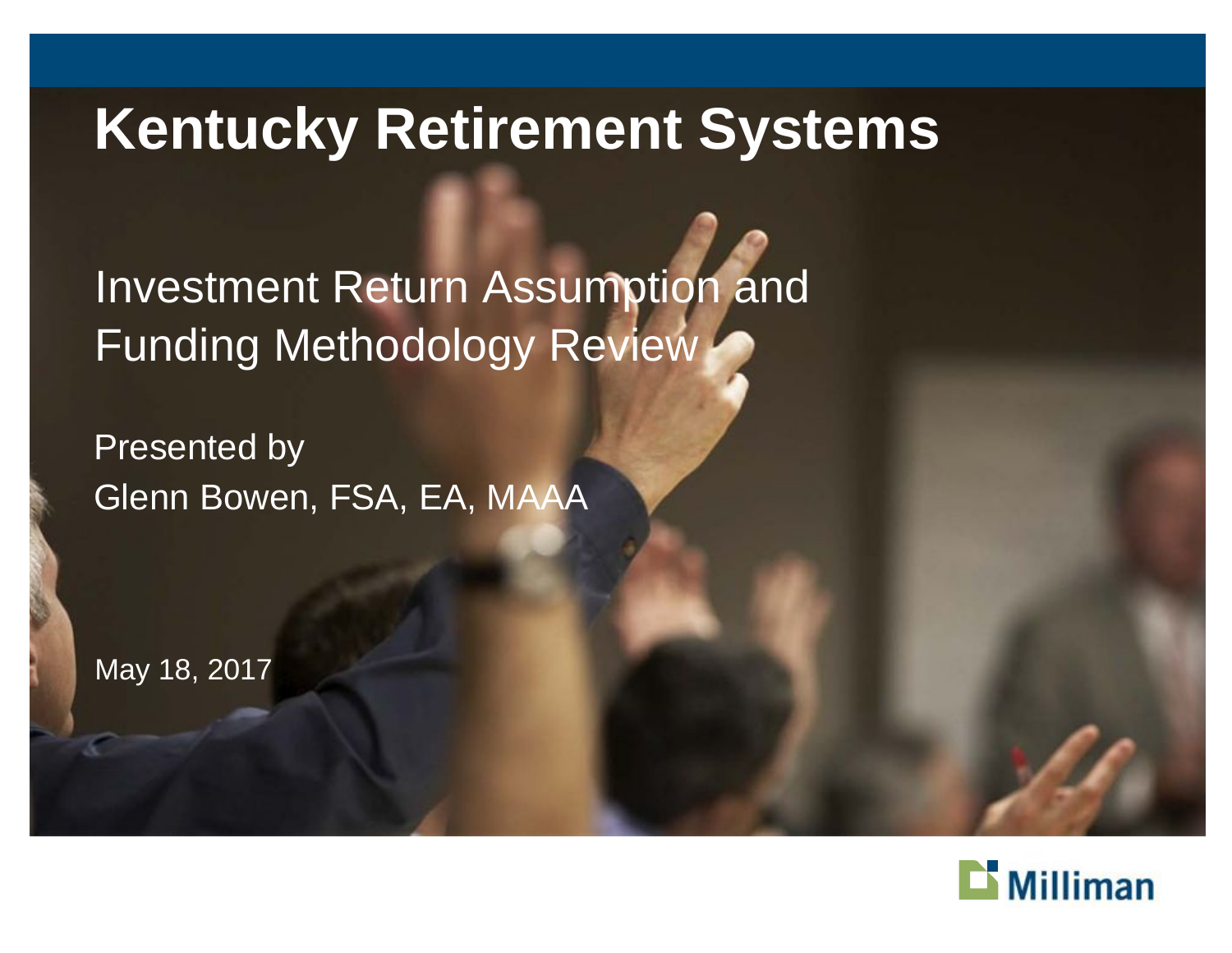### **Outline**

- **Investment return assumption review**
- **Funding methodology review**

#### **NOTES**

- Milliman was retained to conduct a high level analysis
	- We have not collected census data from KRS
	- We have not programmed the valuations for the KRS systems
- All dollar amounts shown are rough estimates
- Official cost estimates should be based on detailed studies and projections conducted by KRS' retained actuary.

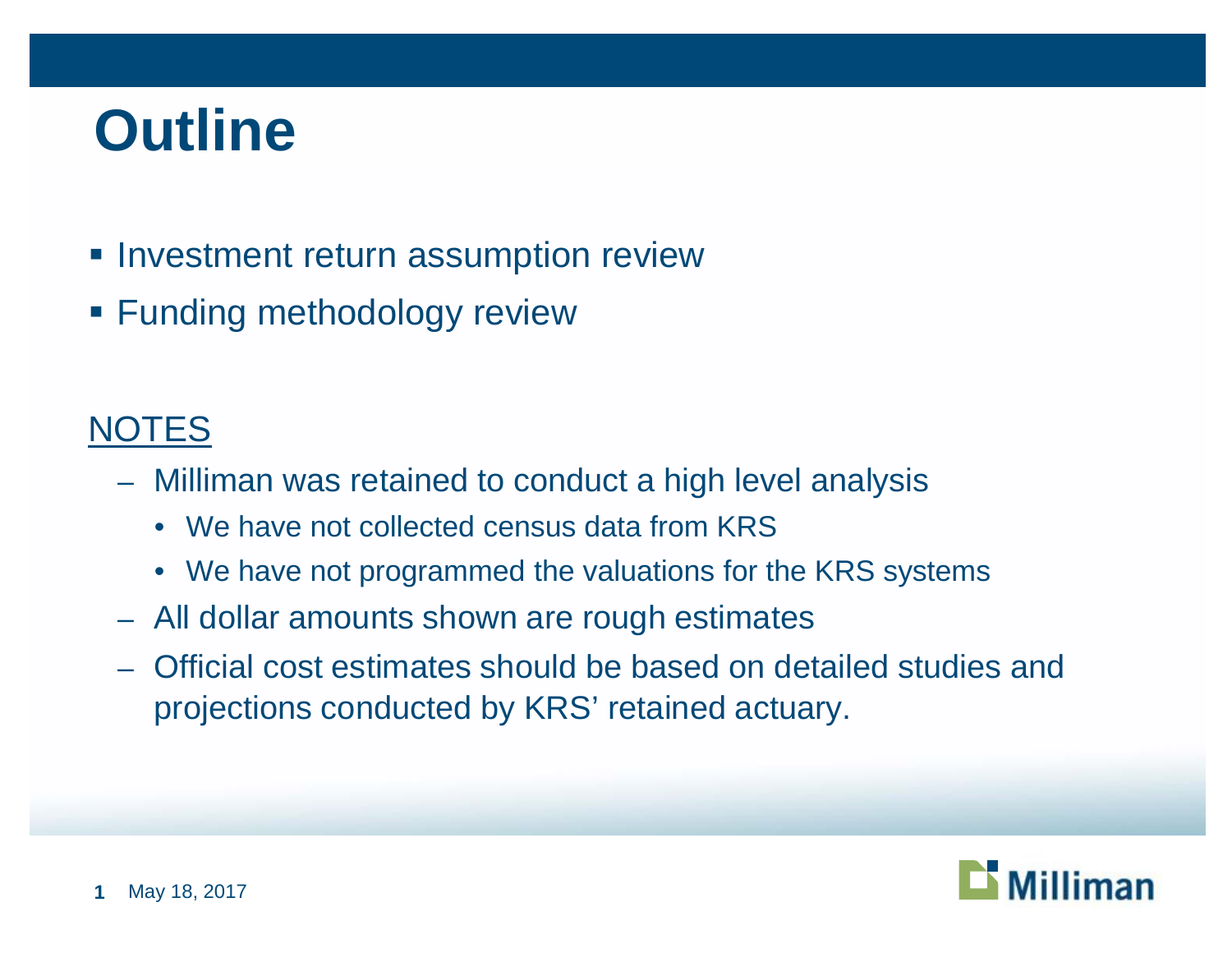#### **Long Term Investment Return Assumption**

| <b>System</b>        | <b>Valuation</b><br><b>Assumption</b> | <b>Milliman</b><br><b>Assumption</b><br><b>Current Asset</b><br><b>Allocation</b> | <b>Milliman</b><br><b>Assumption</b><br><b>Proposed</b><br><b>Asset Allocation</b> |
|----------------------|---------------------------------------|-----------------------------------------------------------------------------------|------------------------------------------------------------------------------------|
| <b>KERS NonHaz 1</b> | 6.75%                                 | 6.55%                                                                             | 5.90%                                                                              |
| <b>KERS Haz</b>      | 7.50%                                 | 6.70%                                                                             | 6.70%                                                                              |
| <b>CERS NonHaz</b>   | 7.50%                                 | 6.70%                                                                             | 6.70%                                                                              |
| <b>CERS Haz</b>      | 7.50%                                 | 6.70%                                                                             | 6.70%                                                                              |
| SPRS <sup>1</sup>    | 6.75%                                 | 6.55%                                                                             | 5.90%                                                                              |

<sup>1</sup> Portfolios and related assumptions for KERS NonHaz and SPRS insurance benefits are consistent with KERS Haz and CERS portfolios and assumptions

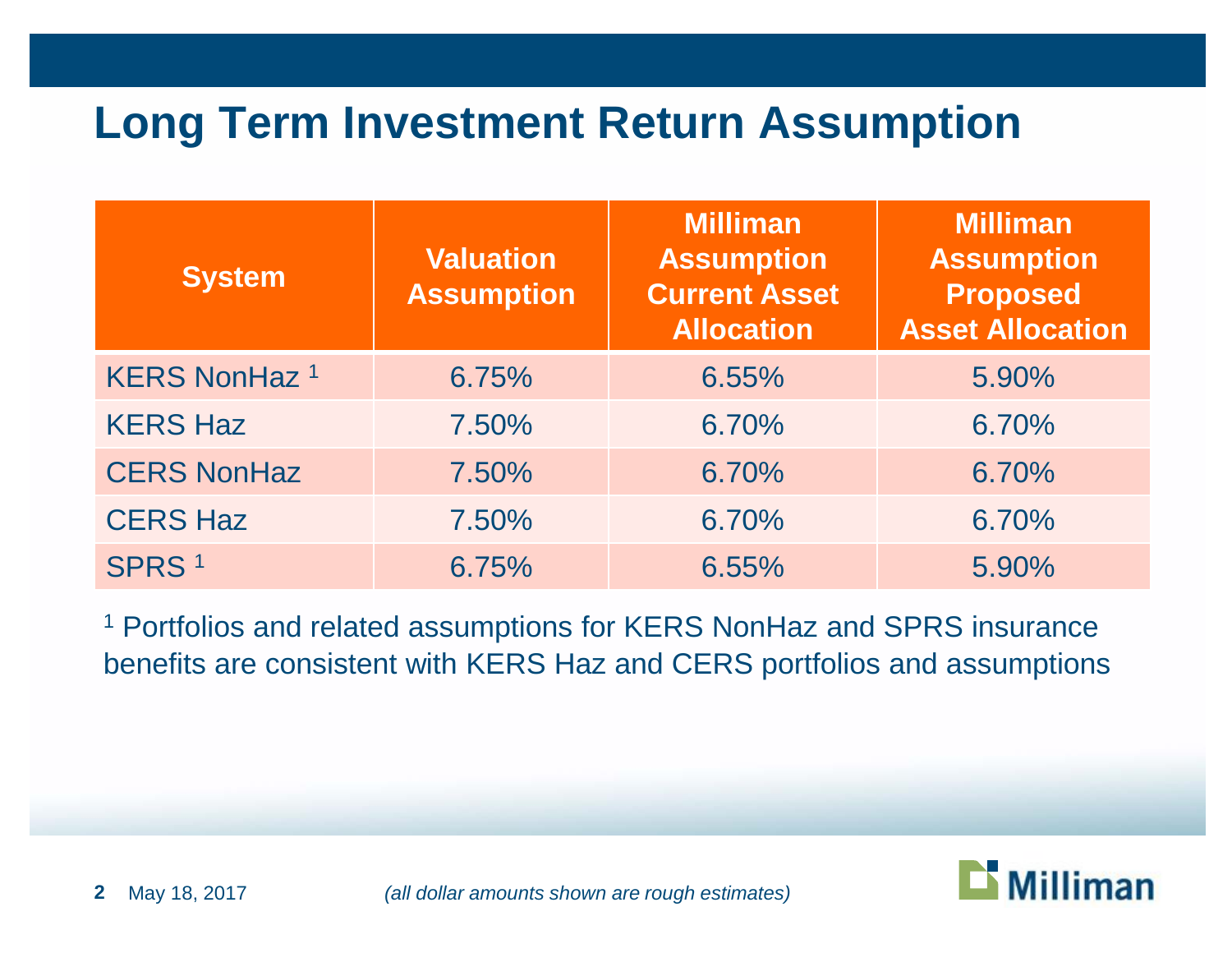# **Rough Estimates of Cost Impact**

| <b>System</b>      | <b>Benefit</b>   | <b>June 30, 2016</b><br><b>Liability Impact</b><br>(\$ billions) | 2017-18<br><b>Contribution Impact</b><br>(\$ millions) |
|--------------------|------------------|------------------------------------------------------------------|--------------------------------------------------------|
| <b>KERS NonHaz</b> | <b>Pension</b>   | \$1.19                                                           | \$ 88                                                  |
| <b>KERS NonHaz</b> | <b>Insurance</b> | 0.25                                                             | 23                                                     |
| <b>KERS Haz</b>    | <b>Pension</b>   | 0.08                                                             | 9                                                      |
| <b>KERS Haz</b>    | Insurance        | 0.04                                                             | $\overline{4}$                                         |
| <b>CERS NonHaz</b> | Pension          | 1.13                                                             | 107                                                    |
| <b>CERS NonHaz</b> | <b>Insurance</b> | 0.31                                                             | 33                                                     |
| <b>CERS Haz</b>    | <b>Pension</b>   | 0.34                                                             | 33                                                     |
| <b>CERS Haz</b>    | Insurance        | 0.17                                                             | 15                                                     |
| <b>SPRS</b>        | <b>Pension</b>   | 0.07                                                             | 5                                                      |
| <b>SPRS</b>        | Insurance        | 0.03                                                             | $\overline{2}$                                         |
| <b>TOTAL</b>       |                  | \$3.61                                                           | \$319                                                  |



May 18, 2017 *(all dollar amounts shown are rough estimates)*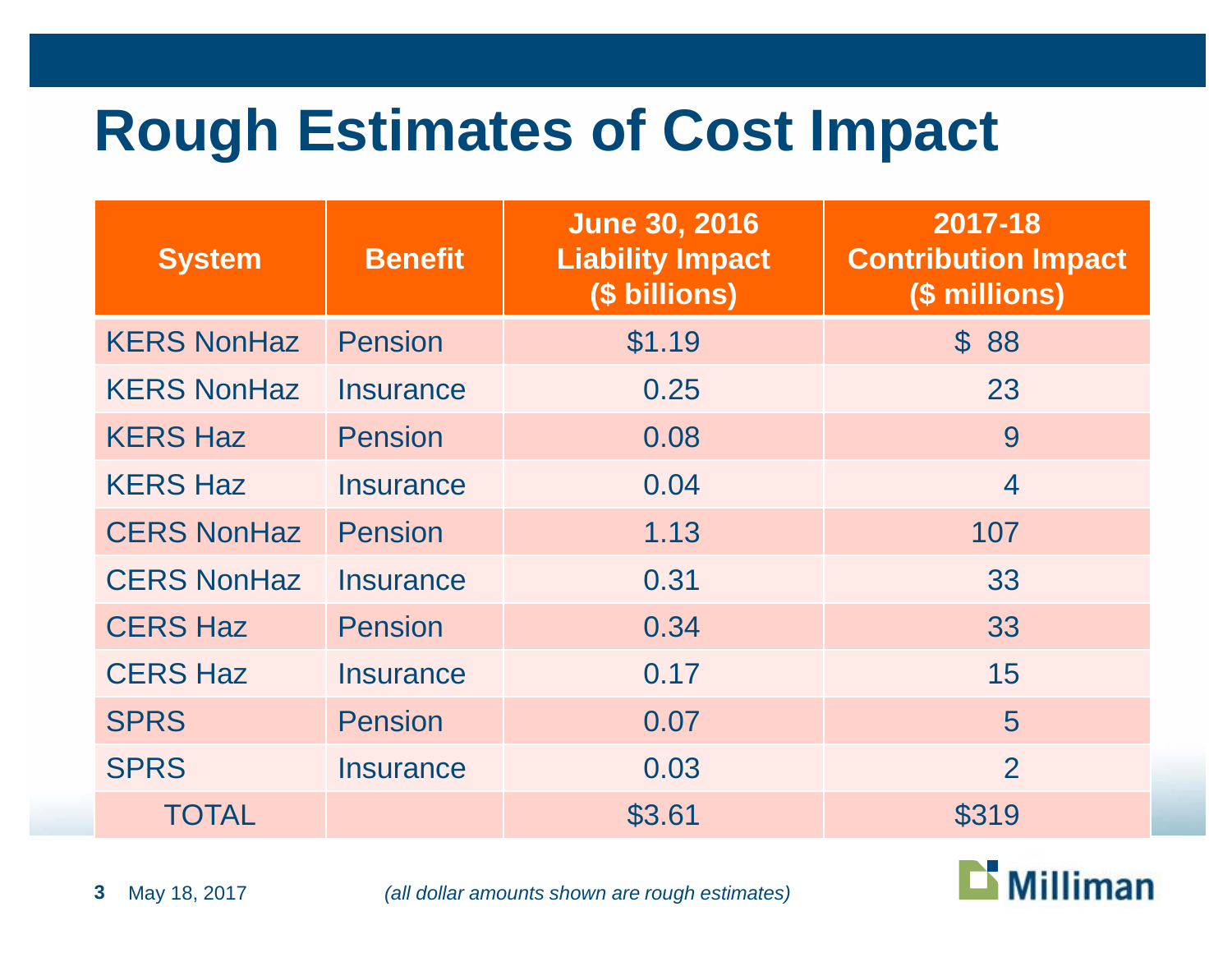#### **Select & Ultimate Investment Return Assumption**

| <b>System</b>        | <b>Expected Return</b><br><b>10-year Select</b><br><b>Period</b> | <b>Expected Return</b><br><b>Ultimate Period</b><br>$(10 + years)$ | <b>Expected Return</b><br>30-year<br><b>Timeframe</b> |
|----------------------|------------------------------------------------------------------|--------------------------------------------------------------------|-------------------------------------------------------|
| <b>KERS NonHaz 1</b> | 5.15%                                                            | 6.25%                                                              | 5.90%                                                 |
| <b>KERS Haz</b>      | 6.25%                                                            | 6.90%                                                              | 6.70%                                                 |
| <b>CERS NonHaz</b>   | 6.25%                                                            | 6.90%                                                              | 6.70%                                                 |
| <b>CERS Haz</b>      | 6.25%                                                            | 6.90%                                                              | 6.70%                                                 |
| SPRS <sup>1</sup>    | 5.15%                                                            | 6.25%                                                              | 5.90%                                                 |

<sup>1</sup> Portfolios and related assumptions for KERS NonHaz and SPRS insurance benefits are consistent with KERS Haz and CERS portfolios and assumptions

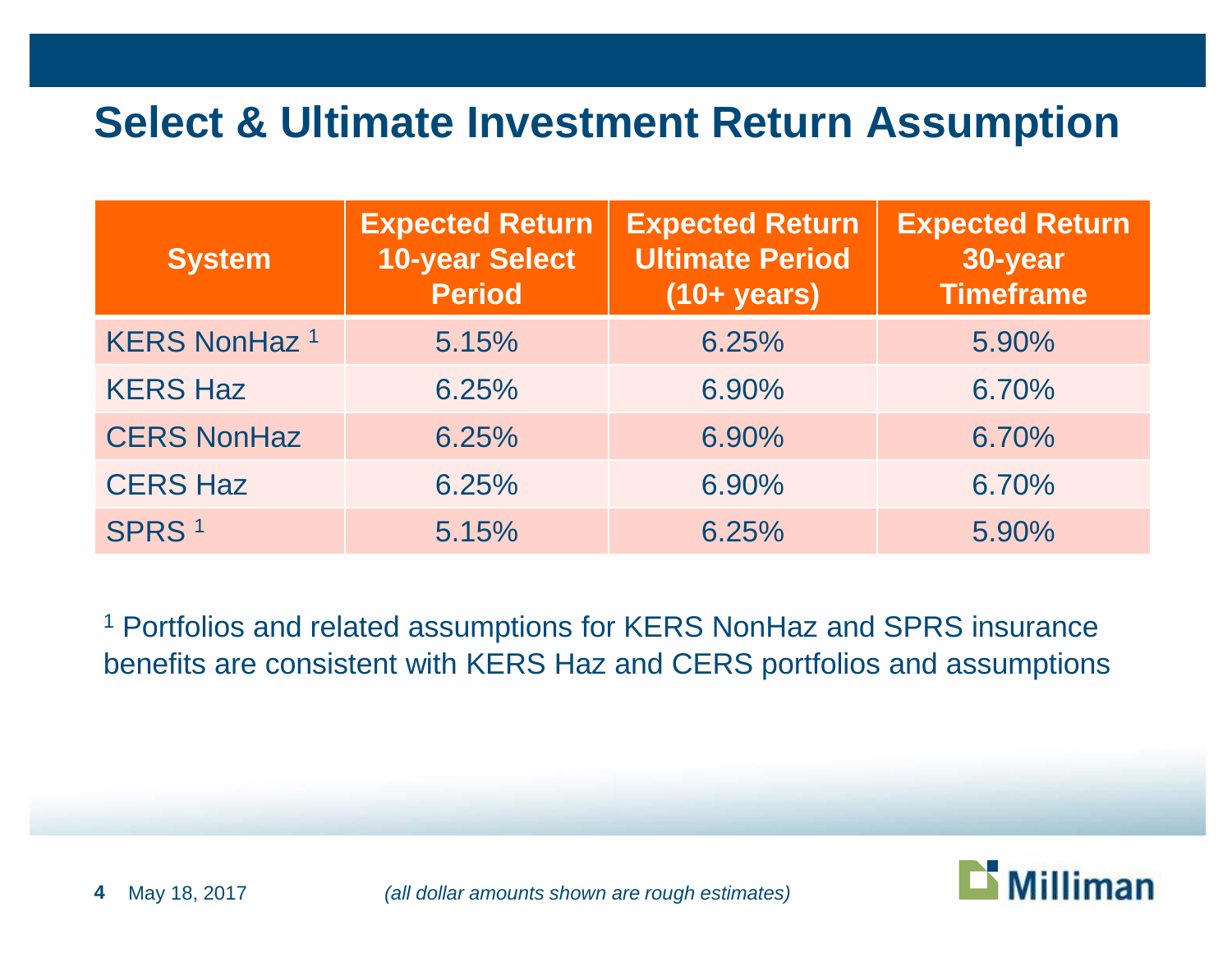# **Funding Methodology - overview**

- **Illustrations are for KERS Non-Hazardous pension** 
	- $-$  June 30, 2016 market value of assets  $= $1.9$  billion
	- $-2015-16$  benefit payments  $= $0.9$  billion
	- Assets represent two years worth of benefit payments
	- High liquidity needs
	- High funding needs
- Current funding methodology converts dollars into percentages of payroll for purposes of determining contributions
	- Payroll assumed to grow 4% per year
	- 2016-17 payroll on target to be 4% LESS than 2015-16 payroll

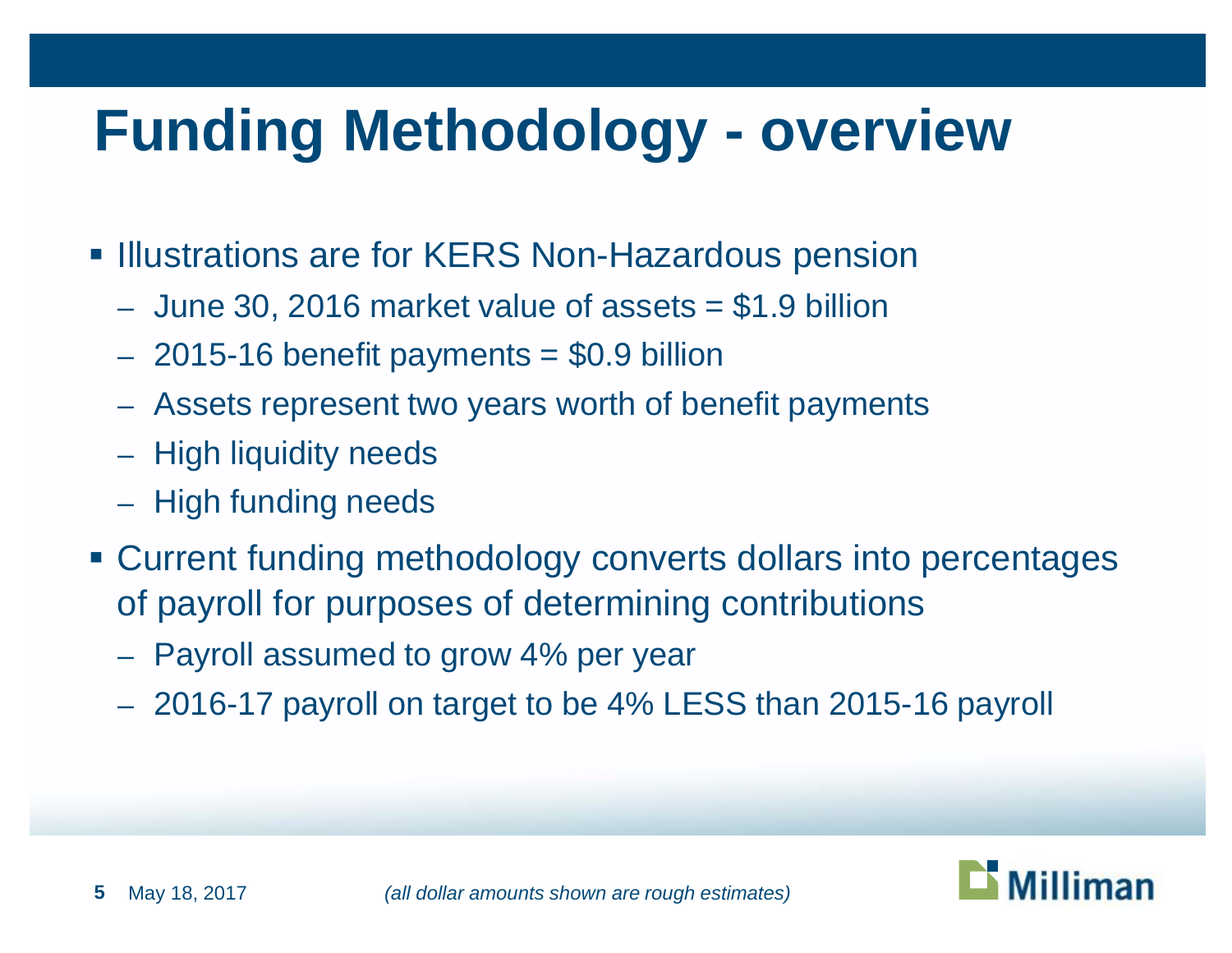- Should a retirement system with the funded status of KERS Non-Hazardous pension be smoothing assets for contribution purposes?
	- June 30, 2016 actuarial value of assets exceeds market value of assets by \$160 million
		- A small amount compared to liabilities
		- A material amount compared to assets
	- The difference is due to net deferred losses to be recognized over time (up to 5 years)
	- Under current funding methodology, recognizing market value of assets would increase 2017-18 contribution by \$8 million

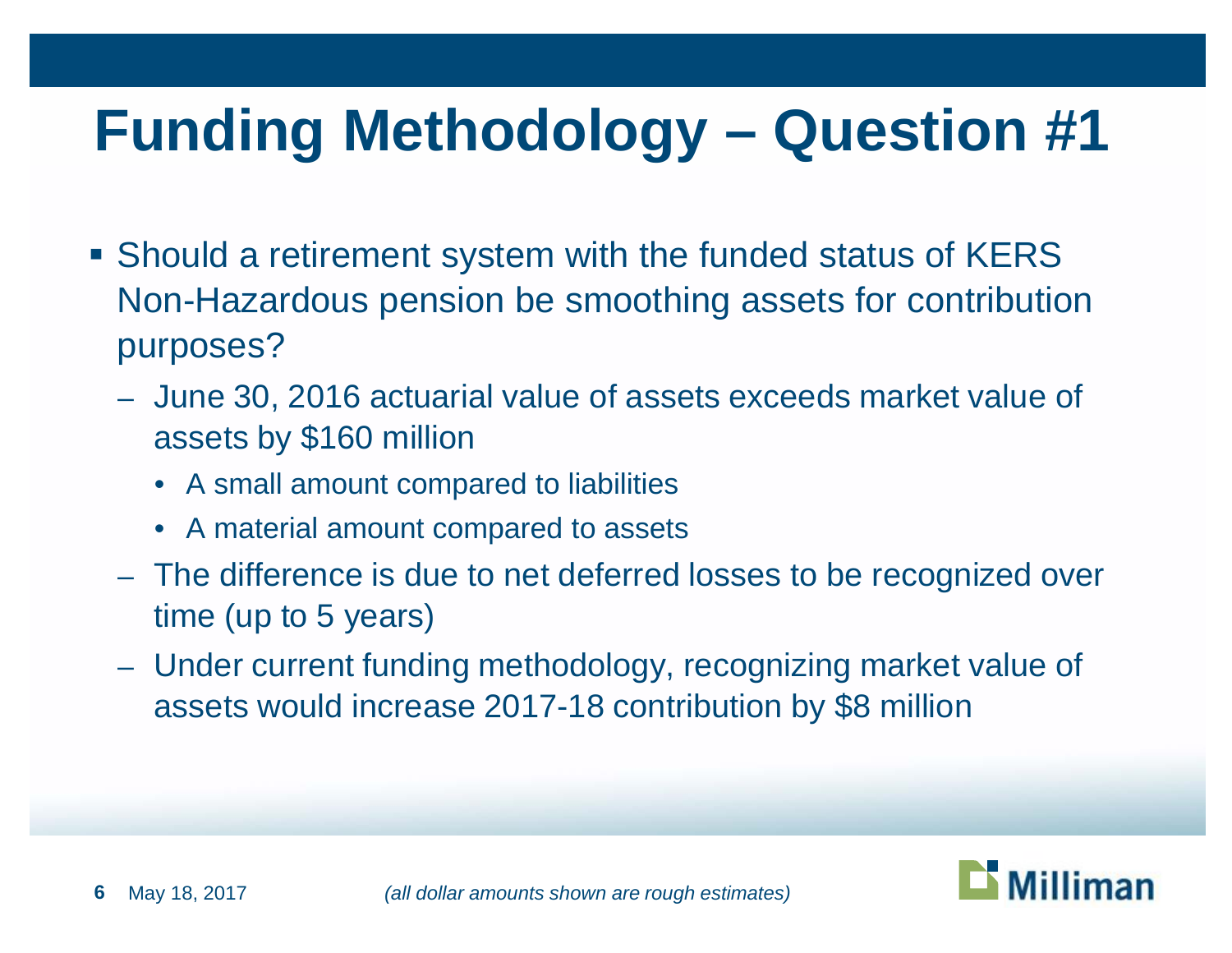- Should a retirement system with the funded status of KERS Non-Hazardous pension be using a funding methodology that allows the unfunded liability to increase?
	- Under current funding methodology:
		- 2017-18 payment toward unfunded liability is \$630 million
		- This is less than the interest on the unfunded liability
		- Negative amortization occurs
		- The unfunded liability will not drop below current levels until halfway through the amortization period (year 14)
	- Paying interest only on the unfunded liability to prevent it from increasing would require a contribution of \$760 million

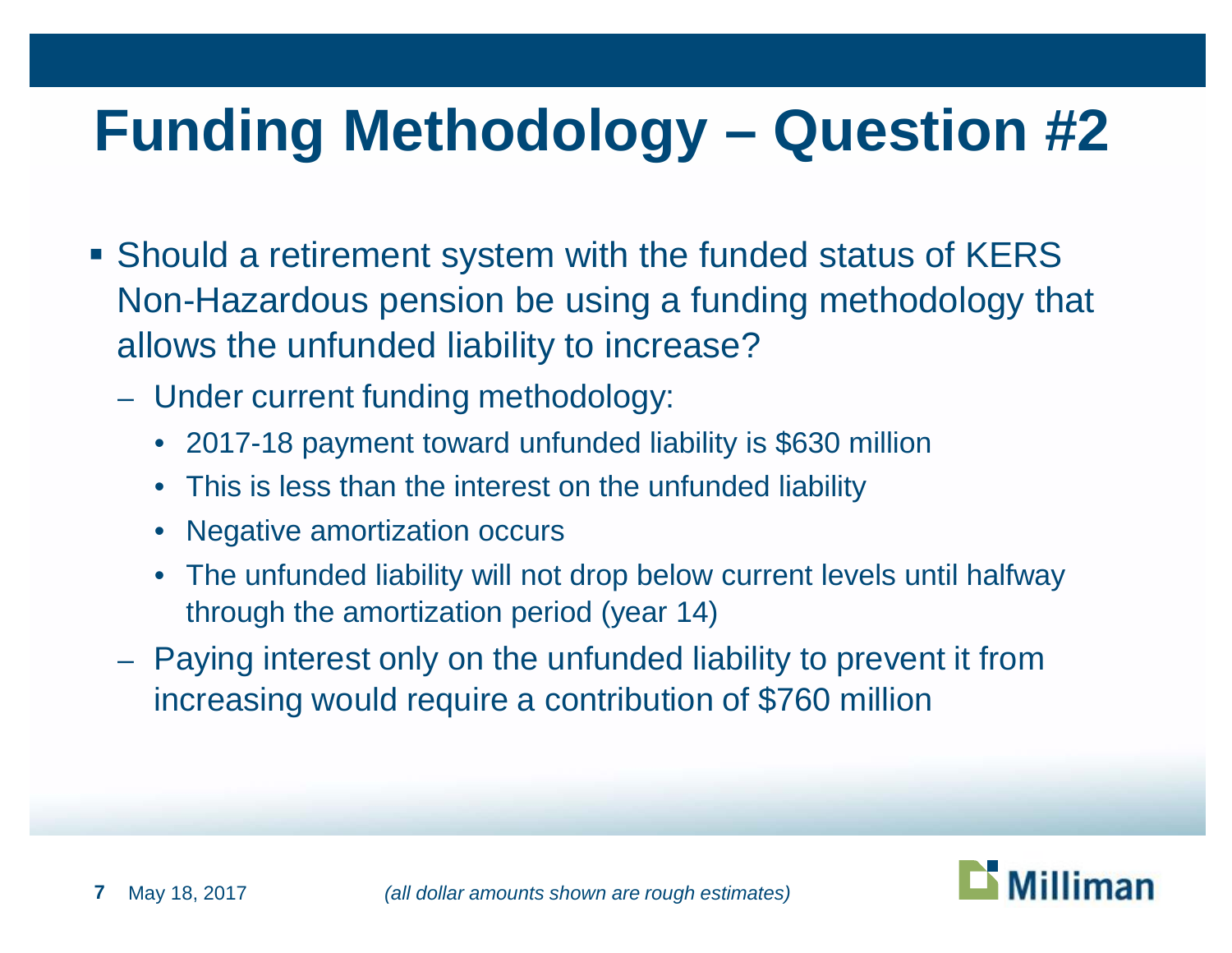- Should a retirement system with the funded status of KERS Non-Hazardous pension be using a funding methodology that is expressed as a percent of payroll?
	- Under current funding methodology, the actuary calculates a dollar amount of contribution, divides by payroll and expresses the resulting contribution rate as a percent of payroll
		- If payroll grows by less than the assumed amount, the System receives less dollars in contributions
		- This happens regardless of what the payroll growth assumption is
	- Invoicing employers in dollar terms will generate the expected amount of dollars, regardless of payroll
		- Prevent \$50 million shortfall in Scenario 1
		- Prevent \$60 million shortfall in Scenario 2

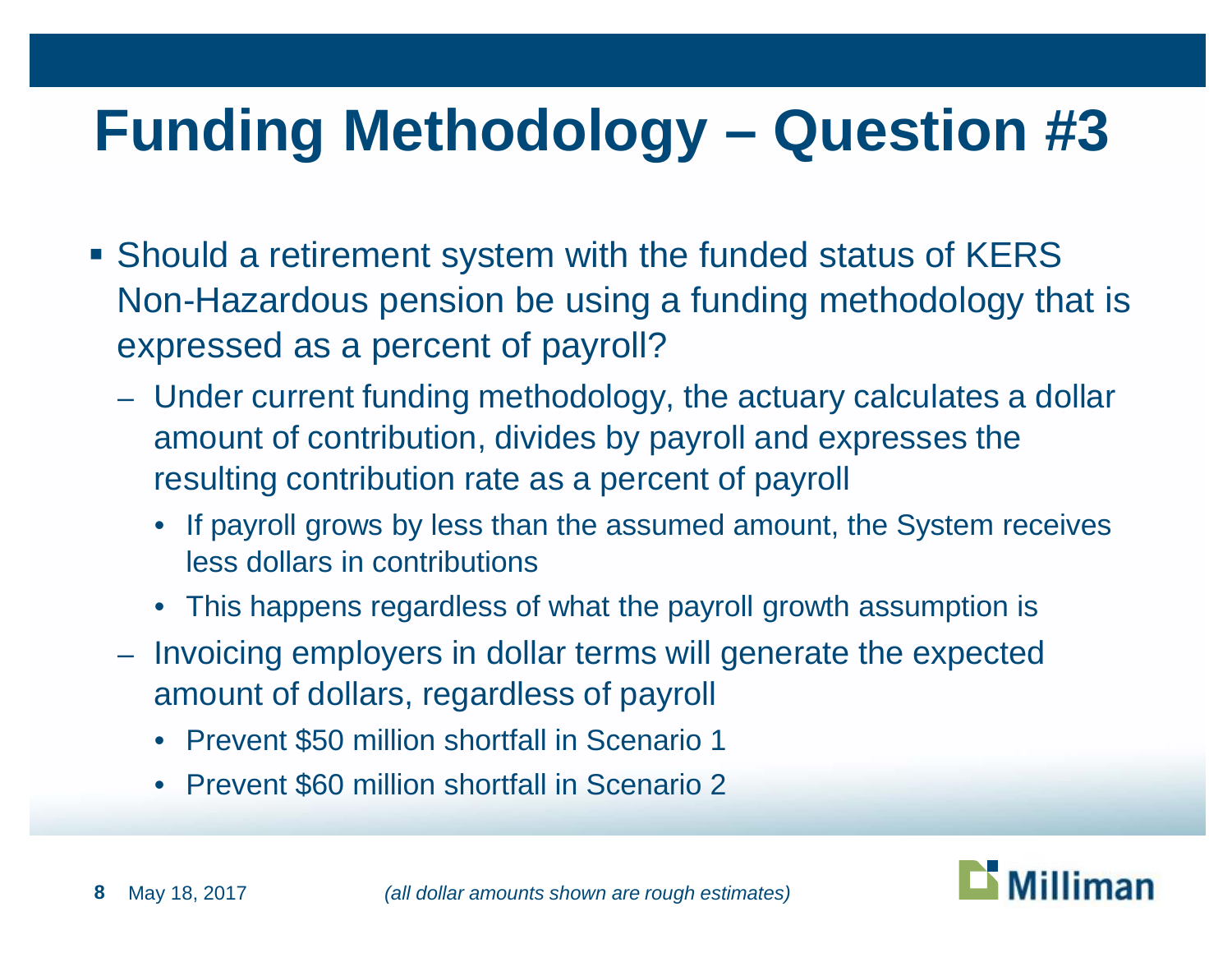- Should a retirement system with the funded status of KERS Non-Hazardous pension work on paying down the unfunded liability now instead of years from now?
	- Under current funding methodology, significant negative amortization occurs
	- Paying interest only will prevent the unfunded liability from growing, but will not reduce it
	- Using a level dollar approach to amortizing the unfunded liability will begin paying down the debt
	- At the current 27 year period:
		- Annual payment is \$0.96 billion
		- Over 27 years the nominal interest payments decrease by \$4 billion

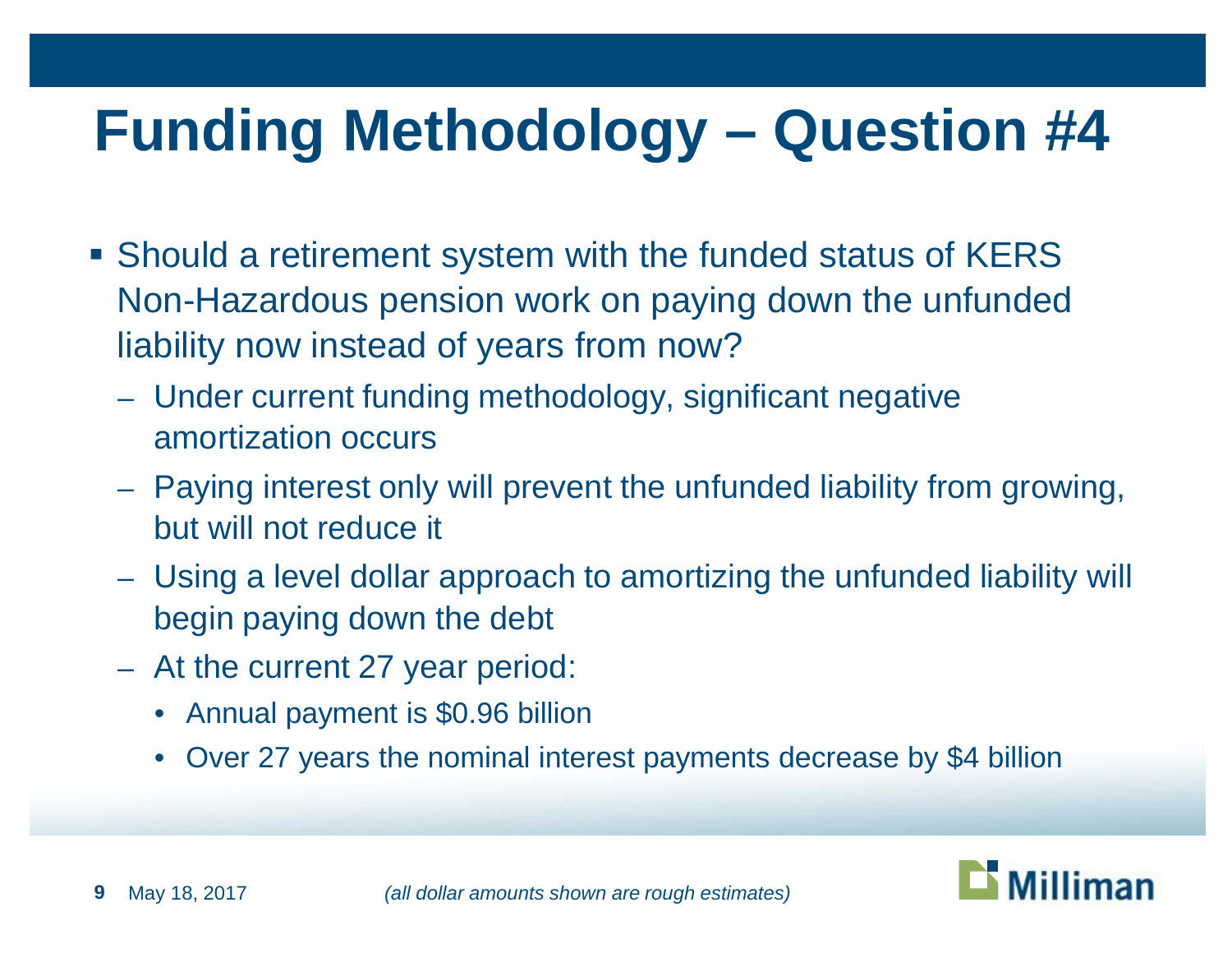- Should a retirement system with the funded status of KERS Non-Hazardous pension target paying down the unfunded liability over 27 years?
	- Cash flow needs may require an acceleration
	- Components of prior experience leading to current unfunded liability are not known
	- 20 year period illustrated for discussion purposes
	- At 20 year period with level dollar amortization:
		- Annual payment is \$1.11 billion
		- Over time the nominal interest payments decrease by an additional \$4 billion

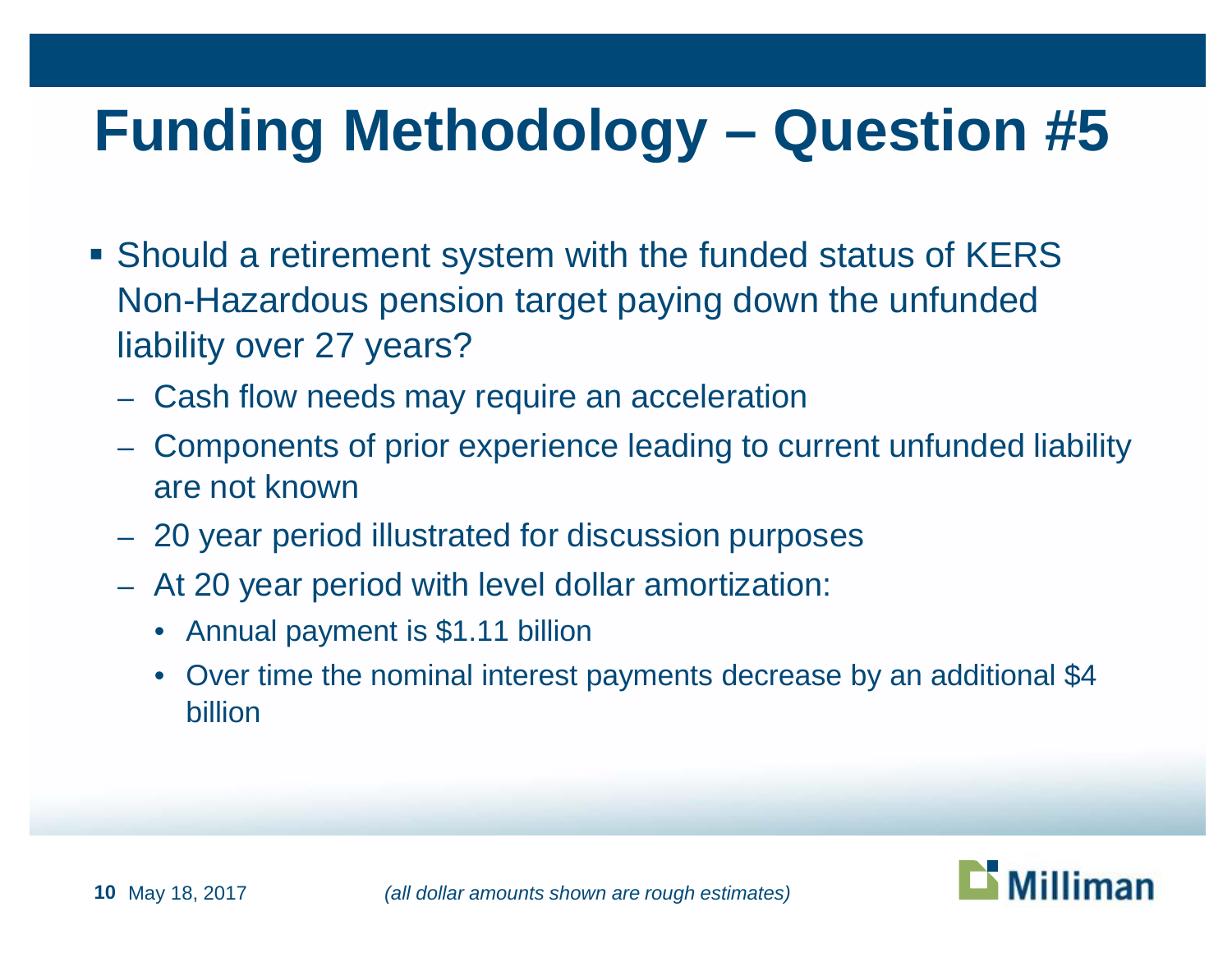### **Basis for Analysis**

- Milliman was retained to conduct a high level analysis, and we have not collected census data from KRS nor have we programmed the valuations for the KRS systems. Official cost estimates should be based on detailed studies conducted by KRS' retained actuary.
- Future actuarial measurements may differ significantly from the current measurements presented in this report due to such factors as the following: plan experience differing from that anticipated by the economic or demographic assumptions; changes in economic or demographic assumptions; increases or decreases expected as part of the natural operation of the methodology used for these projections and changes in plan provisions or applicable law.
- The May 16, 2017 letter is an integral component of this analysis and should be read in its entirety. Caveats and statements of reliance appearing in our May 16, 2017 letter continue to apply.

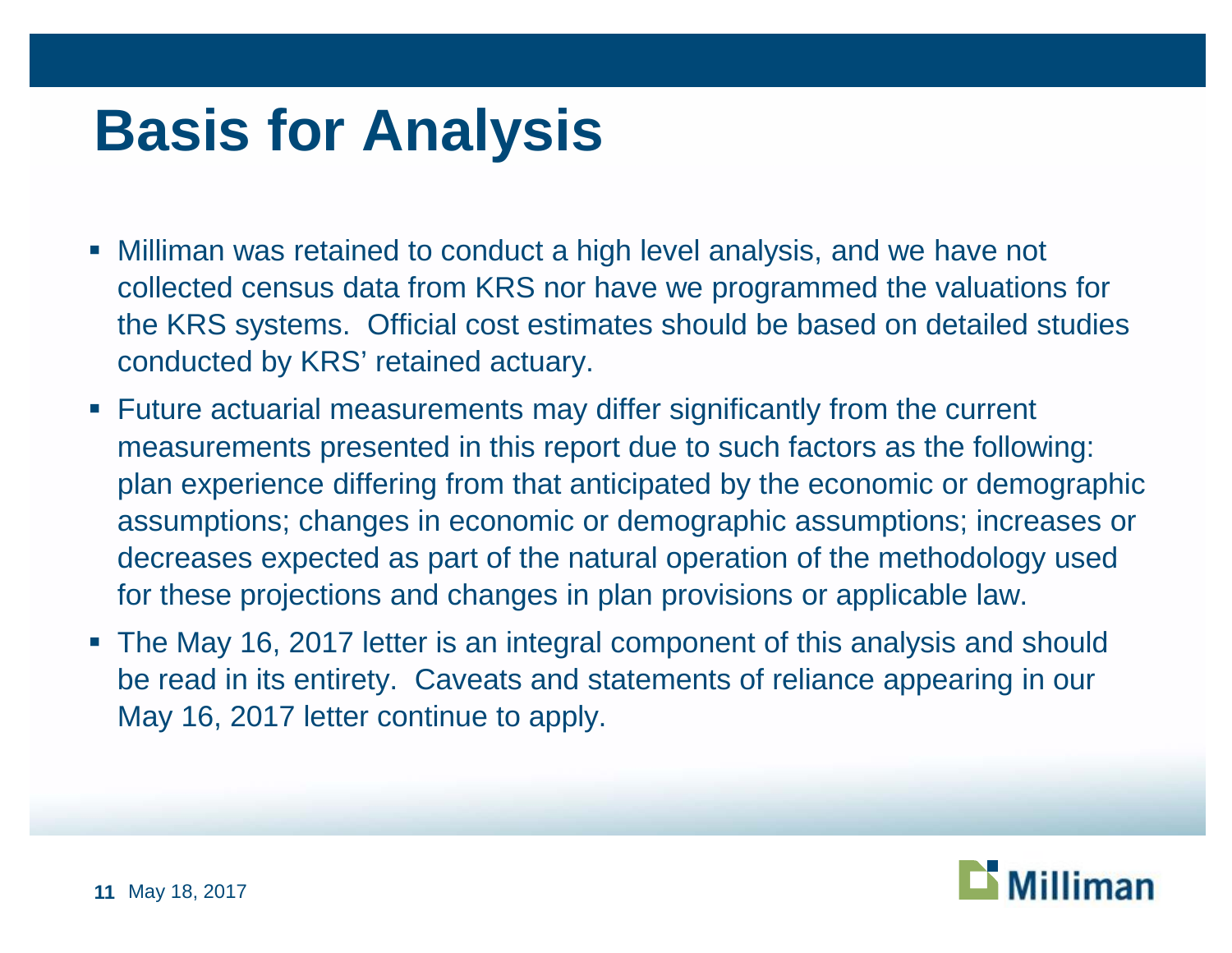| <b>KERS / SPRS</b>                                                                                                      |                          |                                             | <b>Return Assumptions</b>                 |                                           |                                           |                                           |                                           |                                           |                                           |                                           |                                           |                                           |
|-------------------------------------------------------------------------------------------------------------------------|--------------------------|---------------------------------------------|-------------------------------------------|-------------------------------------------|-------------------------------------------|-------------------------------------------|-------------------------------------------|-------------------------------------------|-------------------------------------------|-------------------------------------------|-------------------------------------------|-------------------------------------------|
| <b>Risk Class</b>                                                                                                       |                          | Allocation                                  | <b>RVK</b>                                | AON -<br><b>Hewett</b>                    | Goldman<br><b>Sachs</b>                   | Voya                                      | <b>Franklin</b><br><b>Templeton</b>       | <b>Blackrock</b>                          | <b>PIMCO</b>                              | JP Morgan                                 | Average                                   | <b>KRS</b><br>Investment<br>Committee     |
| <b>Equity Risk</b><br>45%                                                                                               |                          |                                             |                                           |                                           |                                           |                                           |                                           |                                           |                                           |                                           |                                           |                                           |
| Equity - Public<br>US Large Cap<br>US Mid Cap<br><b>US Small Cap</b><br><b>International Developed</b>                  | 35.00%                   | 8.50%<br>5.00%<br>4.00%<br>12.50%           | 7.00%<br>7.00%<br>7.50%<br>8.25%          | 6.40%<br>6.40%<br>6.60%<br>7.10%          | 6.70%<br>8.10%<br>8.70%<br>7.70%          | 5.00%<br>6.80%<br>7.20%<br>2.70%          | 7.30%<br>7.30%<br>9.20%<br>7.50%          | 4.10%<br>4.10%<br>4.10%<br>5.50%          | 4.60%<br>4.60%<br>4.60%<br>5.10%          | 6.25%<br>6.75%<br>7.00%<br>6.75%          | 5.92%<br>6.38%<br>6.86%<br>6.33%          | 4.50%<br>4.50%<br>5.50%<br>6.50%          |
| <b>Emerging Markets</b>                                                                                                 |                          | 5.00%                                       | 10.75%                                    | 7.70%                                     | 11.80%                                    | 5.80%                                     | 8.70%                                     | 5.50%                                     | 6.20%                                     | 9.25%                                     | 8.21%                                     | 7.25%                                     |
| <b>Equity Private</b>                                                                                                   | 10.00%                   | 10.00%                                      | 10.00%                                    | 8.40%                                     | 10.10%                                    | 7.00%                                     | 9.30%                                     | 5.00%                                     | 7.20%                                     | 8.00%                                     | 8.13%                                     | 6.50%                                     |
| 30%<br><b>Credit Risk</b>                                                                                               |                          |                                             |                                           |                                           |                                           |                                           |                                           |                                           |                                           |                                           |                                           |                                           |
| Liquid Public<br><b>Global Bonds</b><br>Global IG Credit<br>High Yield<br><b>EMD</b><br>Cash<br><b>Illiquid Private</b> | 27.00%<br>3.00%<br>0.00% | 10.00%<br>10.00%<br>3.00%<br>4.00%<br>3.00% | 2.25%<br>3.50%<br>6.00%<br>5.00%<br>2.25% | 3.00%<br>3.00%<br>4.30%<br>6.20%<br>2.20% | 2.20%<br>2.70%<br>3.50%<br>5.70%<br>2.20% | 2.50%<br>3.00%<br>3.80%<br>5.40%<br>2.40% | 2.90%<br>3.85%<br>4.30%<br>4.20%<br>2.25% | 1.80%<br>2.30%<br>3.00%<br>3.70%<br>1.50% | 2.10%<br>3.60%<br>4.20%<br>5.10%<br>1.50% | 3.00%<br>3.25%<br>5.75%<br>5.50%<br>2.00% | 2.47%<br>3.15%<br>4.36%<br>5.10%<br>2.04% | 3.00%<br>3.75%<br>5.50%<br>6.00%<br>1.50% |
| <b>Diversifying Strategies 25%</b>                                                                                      |                          |                                             |                                           |                                           |                                           |                                           |                                           |                                           |                                           |                                           |                                           |                                           |
| <b>Real Estate</b><br>Absolute Return<br>Real Return                                                                    |                          | 10.00%<br>10.00%<br>5.00%                   | 6.25%<br>6.25%<br>5.25%                   | 6.30%<br>4.20%<br>4.80%                   | 10.50%<br>4.30%<br>7.40%                  | 5.70%<br>6.20%<br>3.00%                   | 5.90%<br>6.00%<br>5.90%                   | 4.00%<br>2.80%<br>2.50%                   | 5.70%<br>5.00%<br>5.70%                   | 6.00%<br>4.25%<br>4.00%                   | 6.29%<br>4.88%<br>4.82%                   | 7.00%<br>5.00%<br>5.00%<br>5.23%          |
| Portfolio Estimated Return                                                                                              |                          | 100.00%                                     | 6.35%                                     | 5.57%                                     | 6.62%                                     | 4.67%                                     | 6.18%                                     | 3.68%                                     | 4.77%                                     | 5.56%                                     | 5.43%                                     |                                           |

Private Equity Return: If not forecast, equals US Large Cap + 200bps Illiquid Credit Return: If not forecast, equals US High Yield +300bps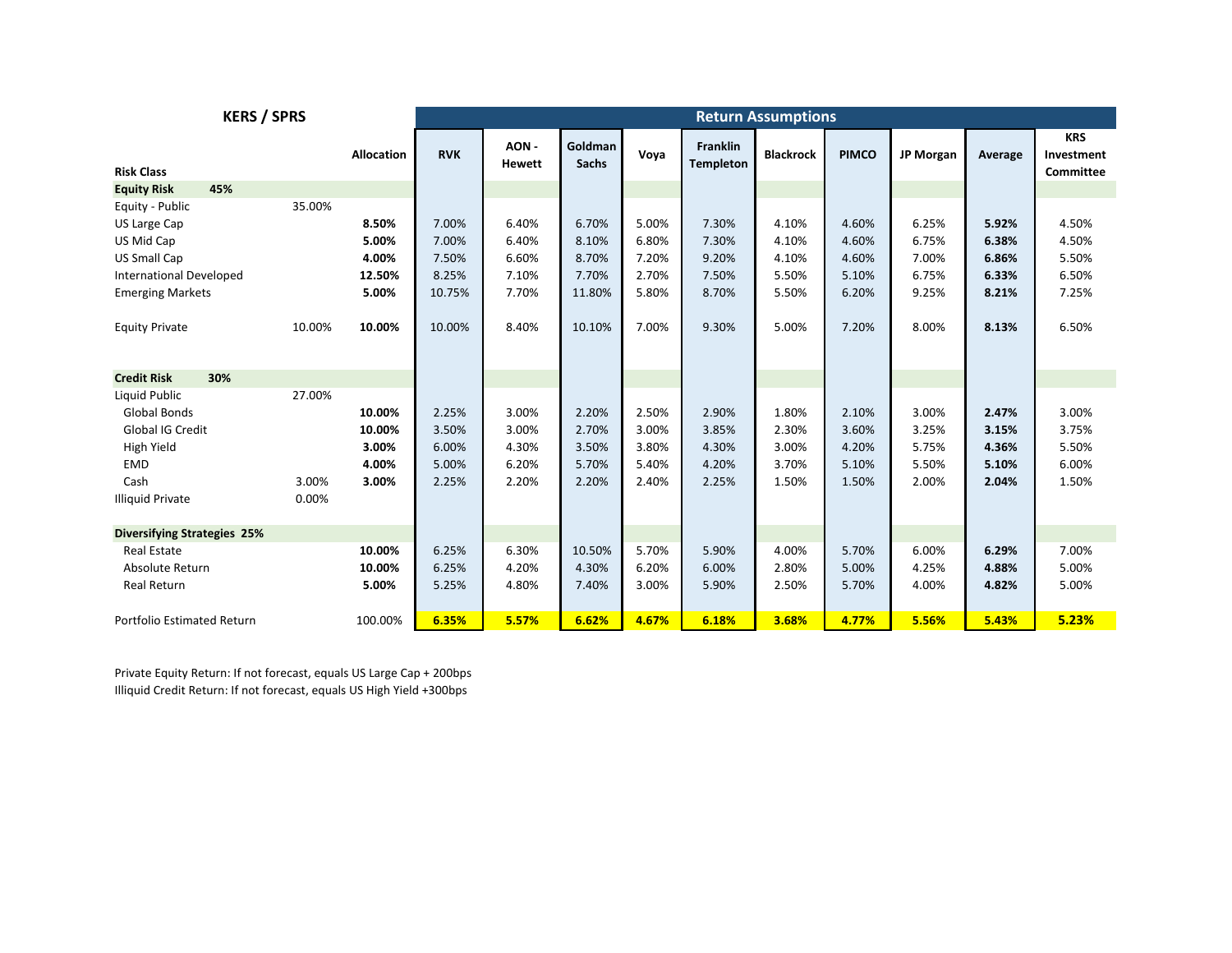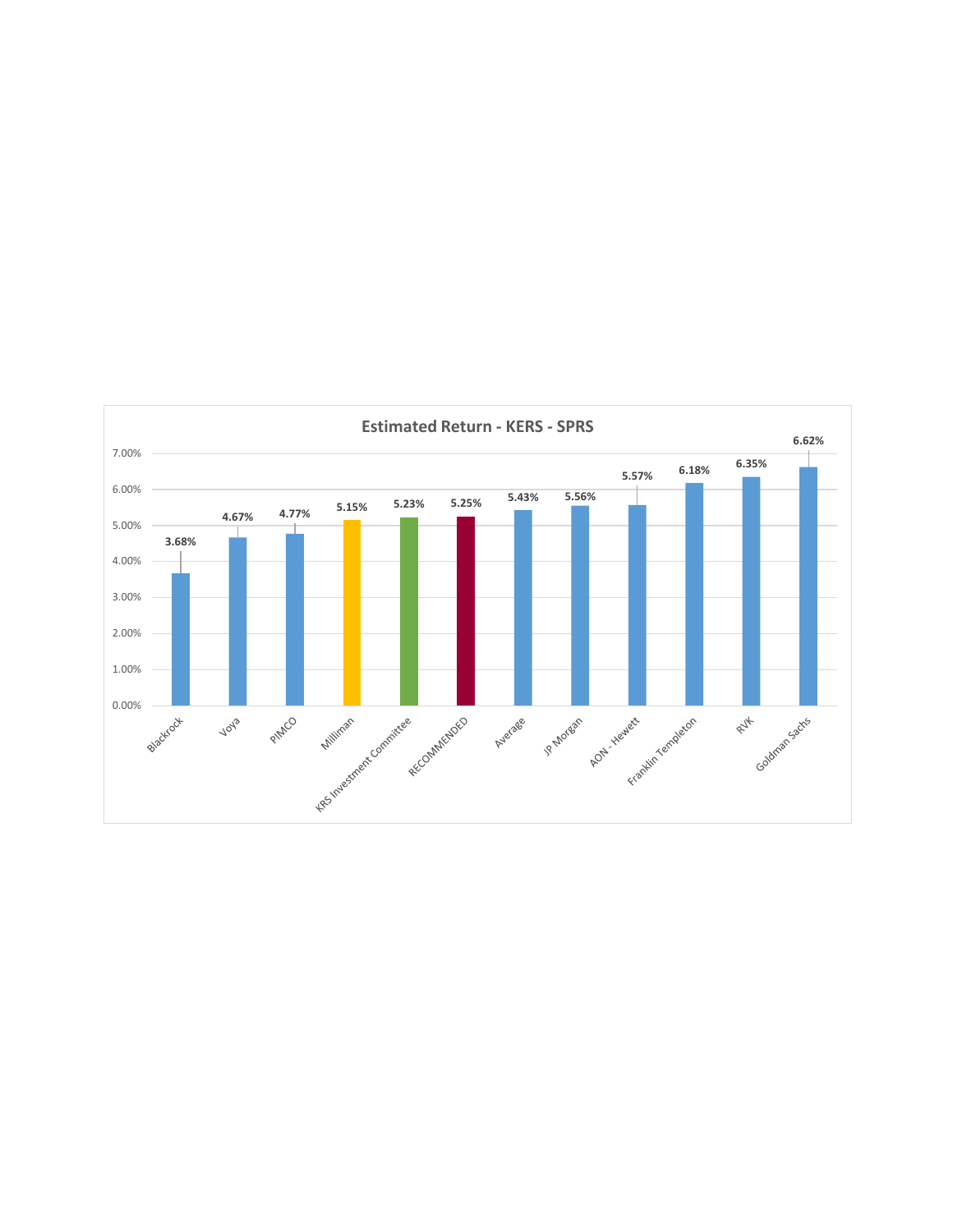| <b>CERS/CERSH/KERSH</b>            |        |                   |            |                       |                         |       |                              | <b>Return Forecasts</b> |              |           |         |                                              |
|------------------------------------|--------|-------------------|------------|-----------------------|-------------------------|-------|------------------------------|-------------------------|--------------|-----------|---------|----------------------------------------------|
| <b>Risk Class</b>                  |        | <b>Allocation</b> | <b>RVK</b> | AON-<br><b>Hewett</b> | Goldman<br><b>Sachs</b> | Voya  | Franklin<br><b>Templeton</b> | <b>Blackrock</b>        | <b>PIMCO</b> | JP Morgan | Average | <b>KRS</b><br>Investment<br><b>Committee</b> |
| 45%<br><b>Equity Risk</b>          |        |                   |            |                       |                         |       |                              |                         |              |           |         |                                              |
| Equity - Public                    | 35.00% |                   |            |                       |                         |       |                              |                         |              |           |         |                                              |
| US Large Cap                       |        | 5.00%             | 7.00%      | 6.40%                 | 6.70%                   | 5.00% | 7.30%                        | 4.10%                   | 4.60%        | 6.25%     | 5.92%   | 4.50%                                        |
| US Mid Cap                         |        | 6.00%             | 7.00%      | 6.40%                 | 8.10%                   | 6.80% | 7.30%                        | 4.10%                   | 4.60%        | 6.75%     | 6.38%   | 4.50%                                        |
| <b>US Small Cap</b>                |        | 6.50%             | 7.50%      | 6.60%                 | 8.70%                   | 7.20% | 9.20%                        | 4.10%                   | 4.60%        | 7.00%     | 6.86%   | 5.50%                                        |
| <b>International Developed</b>     |        | 12.50%            | 8.25%      | 7.10%                 | 7.70%                   | 2.70% | 7.50%                        | 5.50%                   | 5.10%        | 6.75%     | 6.33%   | 6.50%                                        |
| <b>Emerging Markets</b>            |        | 5.00%             | 10.75%     | 7.70%                 | 11.80%                  | 5.80% | 8.70%                        | 5.50%                   | 6.20%        | 9.25%     | 8.21%   | 7.25%                                        |
| <b>Equity Private</b>              | 10.00% | 10.00%            | 10.00%     | 8.40%                 | 10.10%                  | 7.00% | 9.30%                        | 5.00%                   | 7.20%        | 8.00%     | 8.13%   | 6.50%                                        |
| <b>Credit Risk</b><br>30%          |        |                   |            |                       |                         |       |                              |                         |              |           |         |                                              |
| Liquid Public                      | 20.00% |                   |            |                       |                         |       |                              |                         |              |           |         |                                              |
| <b>Global Bonds</b>                |        | 4.00%             | 2.25%      | 3.00%                 | 2.20%                   | 2.50% | 2.90%                        | 1.80%                   | 2.10%        | 3.00%     | 2.47%   | 3.00%                                        |
| <b>Global Credit</b>               |        | 2.00%             | 3.50%      | 3.00%                 | 2.70%                   | 3.00% | 3.85%                        | 2.30%                   | 3.60%        | 3.25%     | 3.15%   | 3.75%                                        |
| High Yield                         |        | 7.00%             | 6.00%      | 4.30%                 | 3.50%                   | 3.80% | 4.30%                        | 3.00%                   | 4.20%        | 5.75%     | 4.36%   | 5.50%                                        |
| <b>EMD</b>                         |        | 5.00%             | 5.00%      | 6.20%                 | 5.70%                   | 5.40% | 4.20%                        | 3.70%                   | 5.10%        | 5.50%     | 5.10%   | 6.00%                                        |
| Cash                               |        | 2.00%             | 2.25%      | 2.20%                 | 2.20%                   | 2.40% | 2.25%                        | 1.50%                   | 1.50%        | 2.00%     | 2.04%   | 1.50%                                        |
| <b>Illiquid Private</b>            | 10.00% | 10.00%            | 9.00%      | 7.30%                 | 6.50%                   | 6.80% | 7.30%                        | 6.00%                   | 7.20%        | 8.75%     | 7.36%   | 8.50%                                        |
|                                    |        |                   |            |                       |                         |       |                              |                         |              |           |         |                                              |
| <b>Diversifying Strategies 25%</b> |        |                   |            |                       |                         |       |                              |                         |              |           |         |                                              |
| <b>Real Estate</b>                 |        | 5.00%             | 6.25%      | 6.30%                 | 10.50%                  | 5.70% | 5.90%                        | 4.00%                   | 5.70%        | 6.00%     | 6.29%   | 9.00%                                        |
| Absolute Return                    |        | 10.00%            | 6.25%      | 4.20%                 | 4.30%                   | 6.20% | 6.00%                        | 2.80%                   | 5.00%        | 4.25%     | 4.88%   | 5.00%                                        |
| Real Return                        |        | 10.00%            | 5.25%      | 4.80%                 | 7.40%                   | 3.00% | 5.90%                        | 2.50%                   | 5.70%        | 4.00%     | 4.82%   | 7.00%                                        |
|                                    |        |                   |            |                       |                         |       |                              |                         |              |           |         |                                              |
| <b>Portfolio Estimated Return</b>  |        | 100.00%           | 7.06%      | 6.03%                 | 7.01%                   | 5.08% | 6.67%                        | 4.05%                   | 5.28%        | 6.18%     | 5.92%   | 6.09%                                        |

Private Equity Return: If not forecast, equals US Large Cap + 200bps Illiquid Credit Return: If not forecast, equals US High Yield +300bps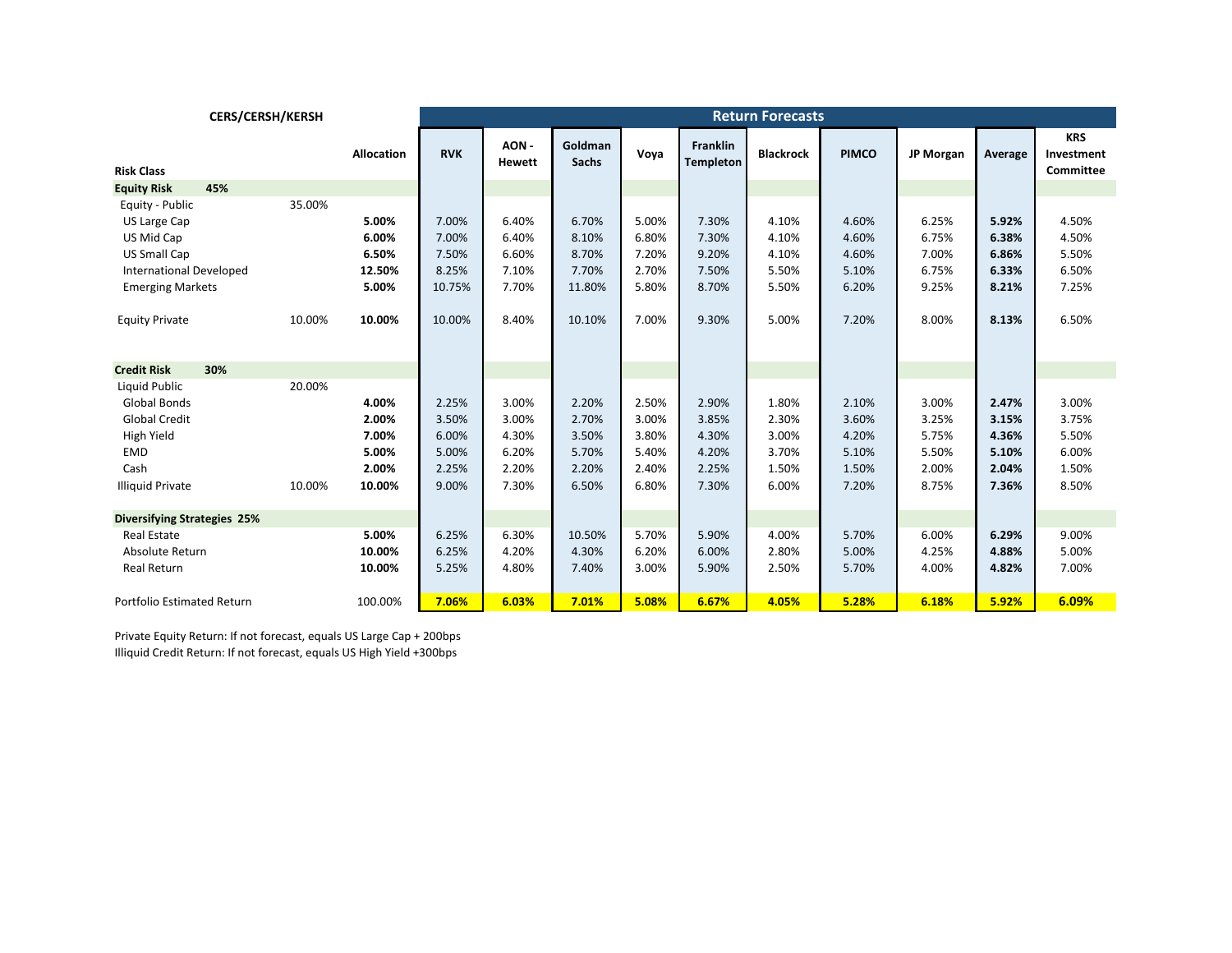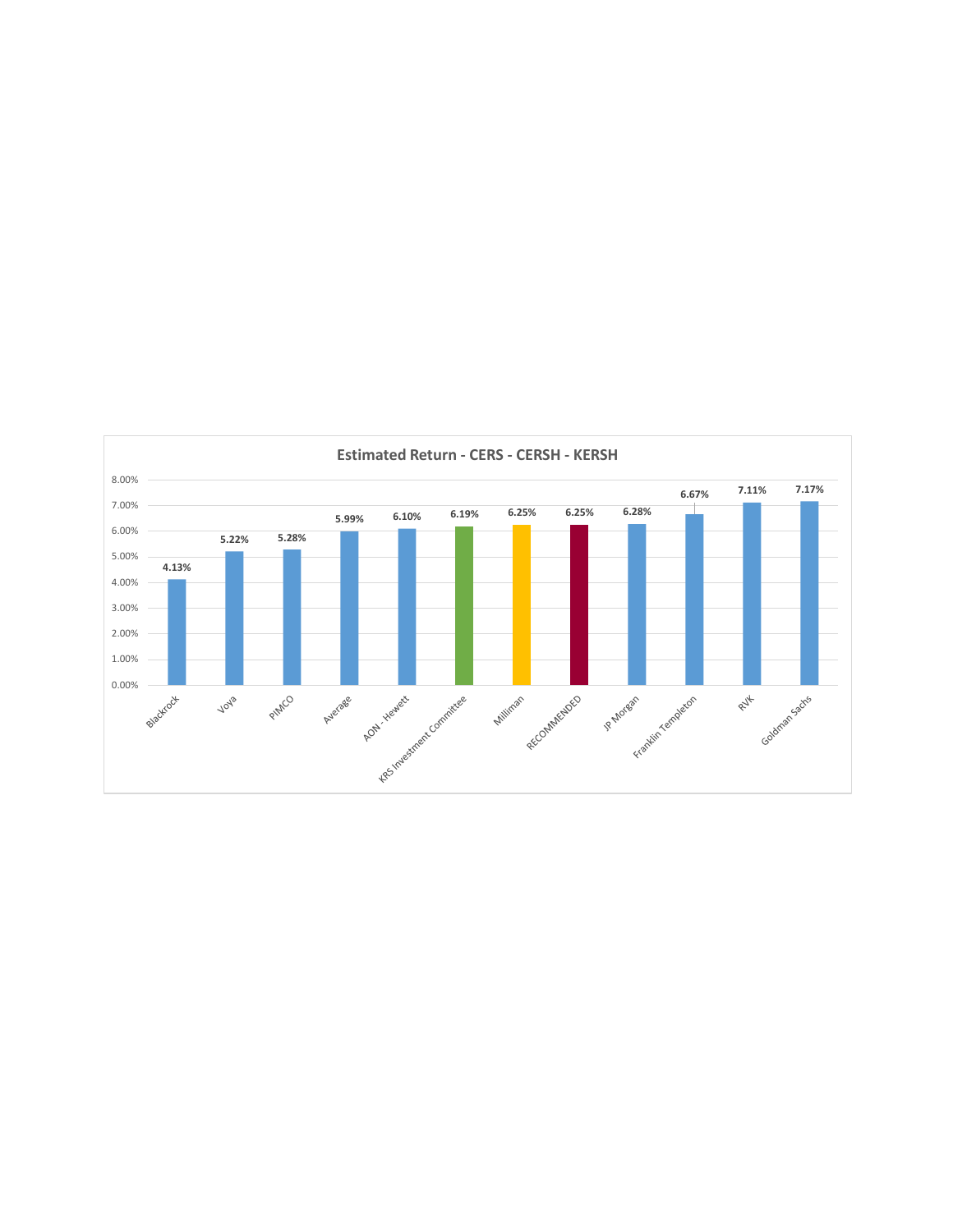| Source          | Percent |
|-----------------|---------|
| Federal         |         |
| Reserve         |         |
| Target          | 2.00%   |
| CPI 5 Years     |         |
| (2011 - 2016)   | 1.47%   |
| CPI 10 Years    |         |
| (2006 - 2016)   | 1.87%   |
| CPI 20 Years    |         |
| $(1996 - 2016)$ | 2.20%   |
| Milliman        |         |
| Assumption      | 2.309   |

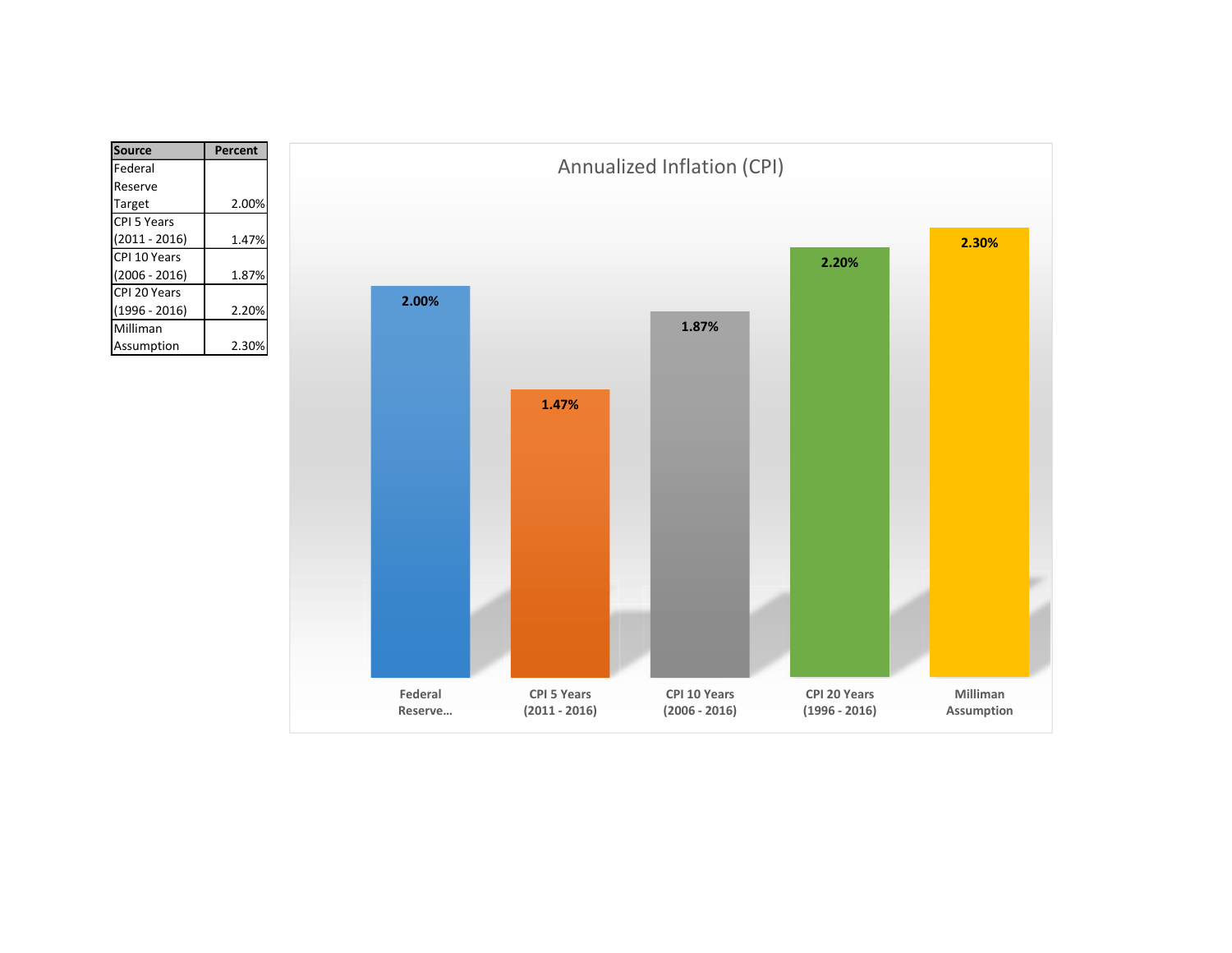#### **Kentucky Retirement Systems**

#### **CAFR - Participating Members**

|                           | <b>Member</b>        | <b>Member</b>        | <b>Member</b> | <b>Member</b> | <b>Member</b>       | <b>Member</b> | <b>Member</b> | <b>Member</b> | <b>Member</b> | <b>Member</b> |
|---------------------------|----------------------|----------------------|---------------|---------------|---------------------|---------------|---------------|---------------|---------------|---------------|
|                           | % Change             | % Change             | % Change      | % Change      | % Change            | % Change      | % Change      | % Change      | % Change      | % Change      |
| <b>Retirement Plan</b>    | <b>FY 06 to FY07</b> | <b>FY 07 to FY08</b> | FY08 to FY09  | FY09 to FY10  | <b>FY10 to FY11</b> | FY11 to FY12  | FY12 to FY13  | FY13 to FY14  | FY14 to FY15  | FY15 to FY16  |
| <b>KERS Non-Hazardous</b> | 2.58%                | 0.36%                | $-4.21%$      | 2.24%         | $-1.00\%$           | $-9.48%$      | 0.07%         | $-4.41%$      | $-3.24%$      | $-3.27%$      |
| <b>KERS Hazardous</b>     | 0.67%                | 1.01%                | $-1.34%$      | $-0.99%$      | 0.00%               | $-4.78%$      | 1.00%         | $-2.50%$      | $-3.43%$      | 1.88%         |
| <b>CERS Non-Hazardous</b> | 1.46%                | 0.35%                | $-1.76%$      | 1.14%         | 0.71%               | $-2.62%$      | $-1.49%$      | $-0.86%$      | $-0.32%$      | $-0.23%$      |
| <b>CERS Hazardous</b>     | 4.44%                | 1.09%                | $-4.09%$      | $-2.00\%$     | $-1.62%$            | $-2.94%$      | $-0.08%$      | 0.78%         | $-0.24%$      | $-0.96%$      |
| <b>SPRSHZ</b>             | $-6.91%$             | 3.76%                | $-4.73%$      | 1.59%         | 0.42%               | $-6.01%$      | $-0.55%$      | $-5.21%$      | 9.59%         | $-3.09%$      |
| <b>Total</b>              | 1.94%                | 0.45%                | $-2.72%$      | 1.22%         | $-0.01%$            | $-4.91%$      | $-0.85%$      | $-1.91%$      | $-1.22%$      | $-1.13%$      |

| <b>Retirement Plan</b>    | <b>Annual Member</b><br><b>Growth Rate</b><br>FY11 to FY16 | <b>Annual Member</b><br><b>Growth Rate</b><br>FY06 to FY16 |
|---------------------------|------------------------------------------------------------|------------------------------------------------------------|
| <b>KERS Non-Hazardous</b> | $-4.12%$                                                   | $-2.10%$                                                   |
| <b>KERS Hazardous</b>     | $-1.60%$                                                   | $-0.87%$                                                   |
| <b>CERS Non-Hazardous</b> | $-1.11%$                                                   | $-0.37%$                                                   |
| <b>CERS Hazardous</b>     | $-0.70%$                                                   | $-0.59%$                                                   |
| <b>SPRSHZ</b>             | $-1.21%$                                                   | $-1.23%$                                                   |
| Total                     | $-2.01%$                                                   | $-1.12%$                                                   |

*CAFR Payroll Amounts and Member Counts are lower than PIR extract data due to CAFR data excluding Inactive Accounts, Refunded Amounts and Retired - Reemployed Members*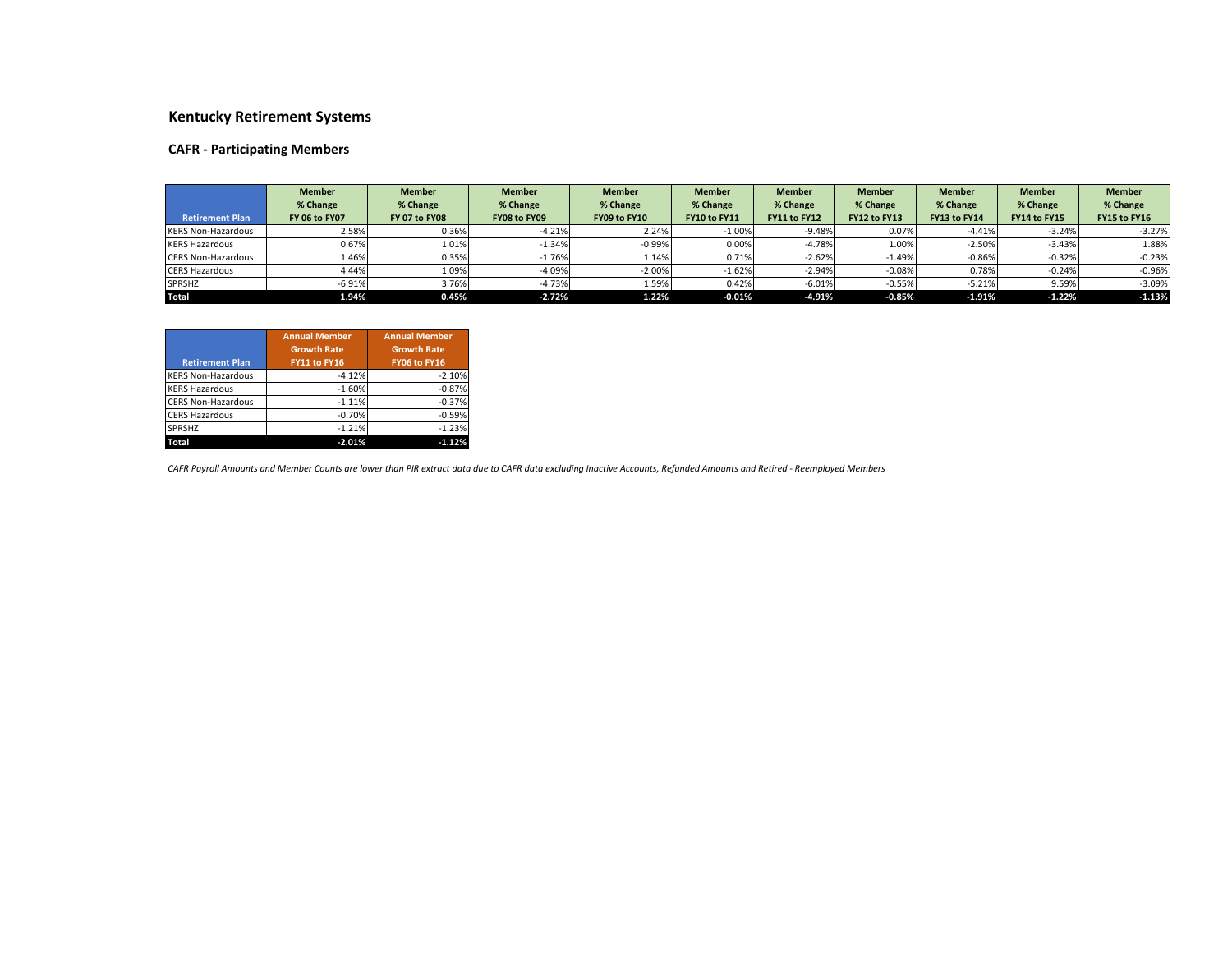#### **Kentucky Retirement Systems**

#### **CAFR - Payroll/Compensation**

|                           | Payroll      | Payroll      | Payroll      | Payroll      | Payroll             | Payroll      | Payroll      | Payroll      | Payroll      | Payroll      |
|---------------------------|--------------|--------------|--------------|--------------|---------------------|--------------|--------------|--------------|--------------|--------------|
|                           | % Change     | % Change     | % Change     | % Change     | % Change            | % Change     | % Change     | % Change     | % Change     | % Change     |
| <b>Retirement Plan</b>    | FY06 to FY07 | FY07 to FY08 | FY08 to FY09 | FY09 to FY10 | <b>FY10 to FY11</b> | FY11 to FY12 | FY12 to FY13 | FY13 to FY14 | FY14 to FY15 | FY15 to FY16 |
| <b>KERS Non-Hazardous</b> | 4.58%        | 3.24%        | $-4.54%$     | 3.46%        | $-4.60%$            | $-5.01%$     | $-0.03%$     | $-4.07%$     | $-2.11%$     | $-0.97%$     |
| <b>KERS Hazardous</b>     | 4.39%        | 2.67%        | $-1.79%$     | $-1.70%$     | $-7.32%$            | $-0.81%$     | 0.03%        | $-2.23%$     | $-0.31%$     | 14.67%       |
| <b>CERS Non-Hazardous</b> | 4.76%        | 4.32%        | 0.78%        | 2.44%        | 1.78%               | $-1.76%$     | $-0.01%$     | 1.61%        | 1.08%        | 2.44%        |
| <b>CERS Hazardous</b>     | 7.51%        | 3.32%        | $-1.04%$     | $-0.59%$     | 0.09%               | $-0.59%$     | $-0.55%$     | 3.79%        | 0.93%        | 1.90%        |
| <b>SPRSHZ</b>             | 3.15%        | 8.17%        | $-3.02%$     | $-0.30\%$    | $-5.46%$            | $-0.66%$     | $-6.44%$     | $-1.41%$     | 2.57%        | $-0.47%$     |
| <b>Total</b>              | 4.93%        | 3.78%        | $-1.62%$     | 2.36%        | $-1.20%$            | $-2.81%$     | $-0.14%$     | $-0.38%$     | $-0.08%$     | 1.53%        |

| <b>Retirement Plan</b>    | <b>Annual Payroll</b><br><b>Growth Rate</b><br>FY11 to FY16 | <b>Annual Payroll</b><br><b>Growth Rate</b><br>FY06 to FY16 |
|---------------------------|-------------------------------------------------------------|-------------------------------------------------------------|
| <b>KERS Non-Hazardous</b> | $-2.46%$                                                    | $-1.07%$                                                    |
| <b>KERS Hazardous</b>     | 2.09%                                                       | 0.62%                                                       |
| <b>CERS Non-Hazardous</b> | 0.66%                                                       | 1.73%                                                       |
| <b>CERS Hazardous</b>     | 1.08%                                                       | 1.45%                                                       |
| <b>SPRSHZ</b>             | $-1.32%$                                                    | $-0.47%$                                                    |
| <b>Total</b>              | $-0.39%$                                                    | 0.61%                                                       |

*CAFR Payroll Amounts and Member Counts are lower than PIR extract data due to CAFR data excluding Inactive Accounts, Refunded Amounts and Retired - Reemployed Members*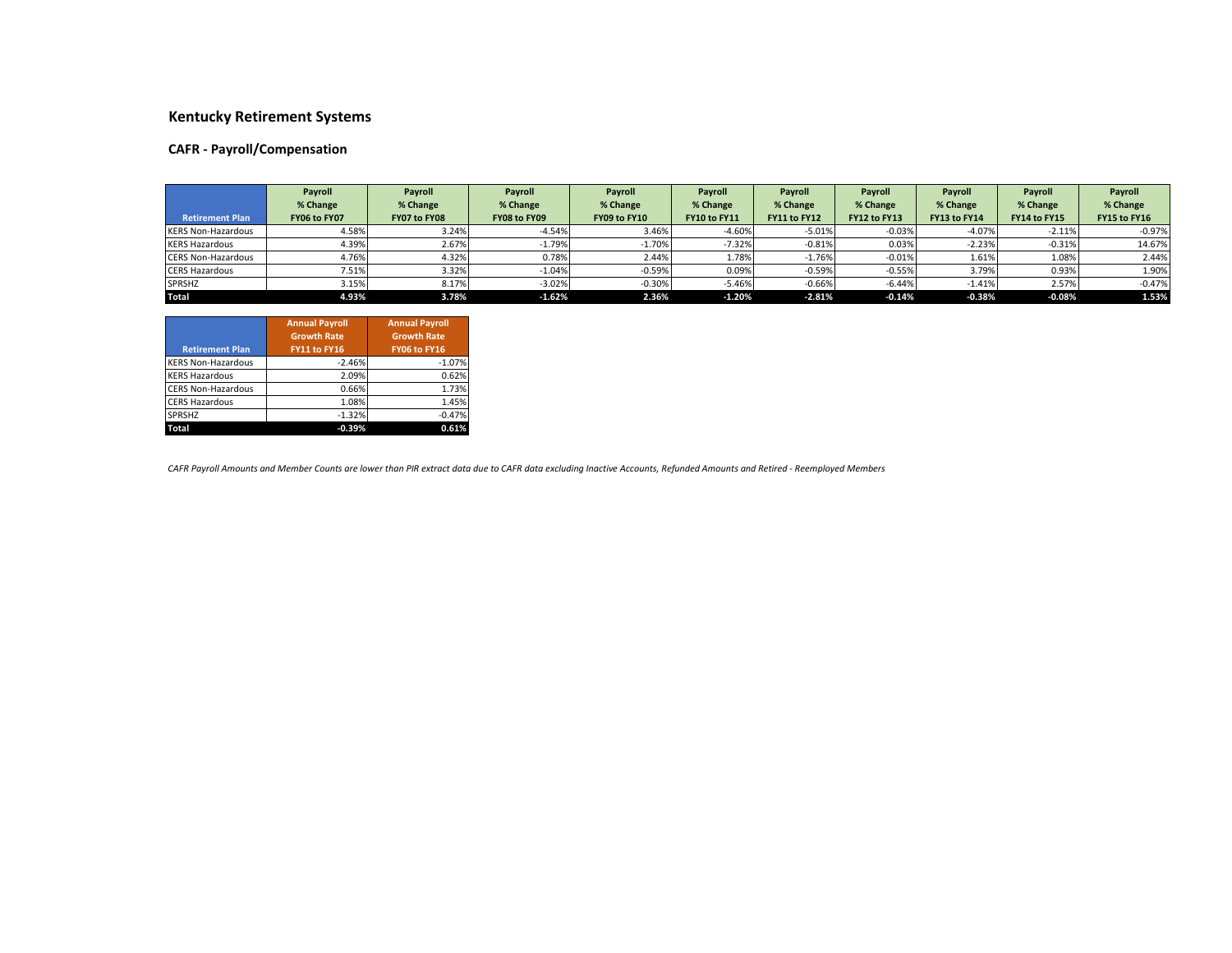| <b>KERS Non-Hazardous Sensitivity Analysis</b>                                                                                                             |                          |                             |  |  |  |  |  |
|------------------------------------------------------------------------------------------------------------------------------------------------------------|--------------------------|-----------------------------|--|--|--|--|--|
|                                                                                                                                                            | \$000's                  |                             |  |  |  |  |  |
|                                                                                                                                                            | <b>FY2016</b>            | <b>Economic Assumptions</b> |  |  |  |  |  |
|                                                                                                                                                            | <b>Valuation Results</b> | Proposed                    |  |  |  |  |  |
| <b>Retirement</b>                                                                                                                                          |                          |                             |  |  |  |  |  |
| <b>Discount Rate</b>                                                                                                                                       | 6.75%                    | 5.25%                       |  |  |  |  |  |
| <b>Payroll Growth</b>                                                                                                                                      | 4.00%                    | $0.00\%$                    |  |  |  |  |  |
| Inflation Rate *                                                                                                                                           | 3.25%                    | 2.30%                       |  |  |  |  |  |
| <b>Actuarial Accrued Liability</b>                                                                                                                         | \$13,224,698             | \$15,300,603                |  |  |  |  |  |
| <b>Actuarial Value of Assets</b>                                                                                                                           | \$2,112,286              | \$2,112,286                 |  |  |  |  |  |
| <b>Unfunded Liability</b>                                                                                                                                  | \$11,112,412             | \$13,188,317                |  |  |  |  |  |
| <b>Funded Ratio</b>                                                                                                                                        | 15.97%                   | 13.81%                      |  |  |  |  |  |
| <b>Contribution Rate</b>                                                                                                                                   | 41.98%                   | 66.52%                      |  |  |  |  |  |
| <b>Insurance</b>                                                                                                                                           |                          |                             |  |  |  |  |  |
| Discount Rate                                                                                                                                              | 7.50%                    | 6.25%                       |  |  |  |  |  |
| Payroll Growth                                                                                                                                             | 4.00%                    | 0.00%                       |  |  |  |  |  |
| Inflation Rate *                                                                                                                                           | 3.25%                    | 2.30%                       |  |  |  |  |  |
| <b>Actuarial Accrued Liability</b>                                                                                                                         | \$2,456,678              | \$2,580,815                 |  |  |  |  |  |
| <b>Actuarial Value of Assets</b>                                                                                                                           | \$743,270                | \$743,270                   |  |  |  |  |  |
| Unfunded Liability                                                                                                                                         | \$1,713,408              | \$1,837,545                 |  |  |  |  |  |
| <b>Funded Ratio</b>                                                                                                                                        | 30.26%                   | 28.80%                      |  |  |  |  |  |
| <b>Contribution Rate</b>                                                                                                                                   | 8.41%                    | 11.41%                      |  |  |  |  |  |
|                                                                                                                                                            |                          |                             |  |  |  |  |  |
| <b>KERS Non-Hazardous Total</b>                                                                                                                            |                          |                             |  |  |  |  |  |
| <b>Discount Rate</b>                                                                                                                                       | 6.75%/7.50%              | 5.25%/6.25%                 |  |  |  |  |  |
| <b>Payroll Growth</b>                                                                                                                                      | 4.00%                    | $0.00\%$                    |  |  |  |  |  |
| Inflation Rate *                                                                                                                                           | 3.25%                    | 2.30%                       |  |  |  |  |  |
| <b>Actuarial Accrued Liability</b>                                                                                                                         | \$15,681,376             | \$17,881,418                |  |  |  |  |  |
| <b>Actuarial Value of Assets</b>                                                                                                                           | \$2,855,557              | \$2,855,557                 |  |  |  |  |  |
| <b>Unfunded Liability</b>                                                                                                                                  | \$12,825,820             | \$15,025,862                |  |  |  |  |  |
| <b>Funded Ratio</b>                                                                                                                                        | 18.21%                   | 15.97%                      |  |  |  |  |  |
| Contribution Rate based on FY 2016 Valuation**                                                                                                             | 50.39%                   | 77.93%                      |  |  |  |  |  |
| * Decrease in inflation reflected in corresponding decrease in salary increase assumption and health care<br>cost trend rates                              |                          |                             |  |  |  |  |  |
| ** FY 2018 Contribution Rates may differ from the 2016 Valuation. Rates in Economic column do not<br>include FY 2017 and FY 2018 additional funding (ARC+) |                          |                             |  |  |  |  |  |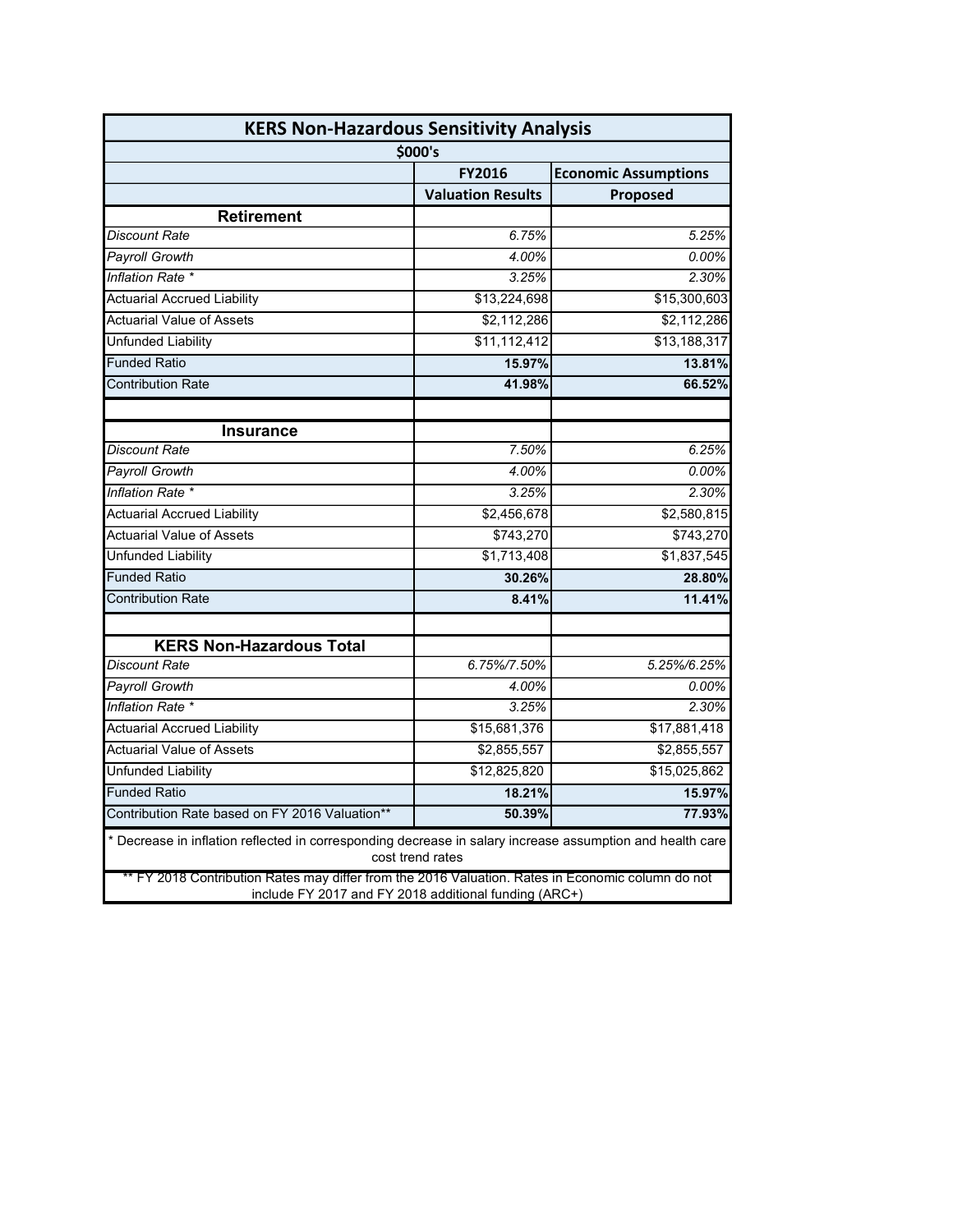| <b>KERS Hazardous Sensitivity Analysis</b><br>\$000's                                                                                                      |                          |                             |  |  |  |  |
|------------------------------------------------------------------------------------------------------------------------------------------------------------|--------------------------|-----------------------------|--|--|--|--|
|                                                                                                                                                            | <b>FY2016</b>            | <b>Economic Assumptions</b> |  |  |  |  |
|                                                                                                                                                            | <b>Valuation Results</b> | Proposed                    |  |  |  |  |
| <b>Retirement</b>                                                                                                                                          |                          |                             |  |  |  |  |
| <b>Discount Rate</b>                                                                                                                                       | 7.50%                    | 6.25%                       |  |  |  |  |
| <b>Payroll Growth</b>                                                                                                                                      | 4.00%                    | 0.00%                       |  |  |  |  |
| Inflation Rate *                                                                                                                                           | 3.25%                    | 2.30%                       |  |  |  |  |
| <b>Actuarial Accrued Liability</b>                                                                                                                         | \$936,706                | \$1,056,660                 |  |  |  |  |
| <b>Actuarial Value of Assets</b>                                                                                                                           | \$559,487                | \$559,487                   |  |  |  |  |
| Unfunded Liability                                                                                                                                         | \$377,219                | \$497,173                   |  |  |  |  |
| <b>Funded Ratio</b>                                                                                                                                        | 59.73%                   | 52.95%                      |  |  |  |  |
| <b>Contribution Rate</b>                                                                                                                                   | 20.48%                   | 33.95%                      |  |  |  |  |
| <b>Insurance</b>                                                                                                                                           |                          |                             |  |  |  |  |
| Discount Rate                                                                                                                                              | 7.50%                    | 6.25%                       |  |  |  |  |
| <b>Payroll Growth</b>                                                                                                                                      | 4.00%                    | 0.00%                       |  |  |  |  |
| Inflation Rate *                                                                                                                                           | 3.25%                    | 2.30%                       |  |  |  |  |
| <b>Actuarial Accrued Liability</b>                                                                                                                         | \$0                      | \$0                         |  |  |  |  |
| <b>Actuarial Value of Assets</b>                                                                                                                           | \$473,160                | \$473,160                   |  |  |  |  |
| Unfunded Liability                                                                                                                                         | (\$95,415)               | (\$74,826)                  |  |  |  |  |
| <b>Funded Ratio</b>                                                                                                                                        | 125.26%                  | 118.78%                     |  |  |  |  |
| <b>Contribution Rate</b>                                                                                                                                   | 1.34%                    | 2.14%                       |  |  |  |  |
| <b>KERS Hazardous Total</b>                                                                                                                                |                          |                             |  |  |  |  |
| <b>Discount Rate</b>                                                                                                                                       | 7.50%                    | 6.25%                       |  |  |  |  |
| Payroll Growth                                                                                                                                             | 4.00%                    | 0.00%                       |  |  |  |  |
| Inflation Rate *                                                                                                                                           | 3.25%                    | 2.30%                       |  |  |  |  |
| <b>Actuarial Accrued Liability</b>                                                                                                                         | \$1,314,451              | \$1,454,994                 |  |  |  |  |
| <b>Actuarial Value of Assets</b>                                                                                                                           | \$1,032,647              | \$1,032,647                 |  |  |  |  |
| <b>Unfunded Liability</b>                                                                                                                                  | \$281,804                | \$422,347                   |  |  |  |  |
| <b>Funded Ratio</b>                                                                                                                                        | 78.56%                   | 70.97%                      |  |  |  |  |
| Contribution Rate based on FY 2016 Valuation**                                                                                                             | 21.82%                   | 36.09%                      |  |  |  |  |
| * Decrease in inflation reflected in corresponding decrease in salary increase assumption and<br>health care cost trend rates                              |                          |                             |  |  |  |  |
| ** FY 2018 Contribution Rates may differ from the 2016 Valuation. Rates in Economic column do not<br>include FY 2017 and FY 2018 additional funding (ARC+) |                          |                             |  |  |  |  |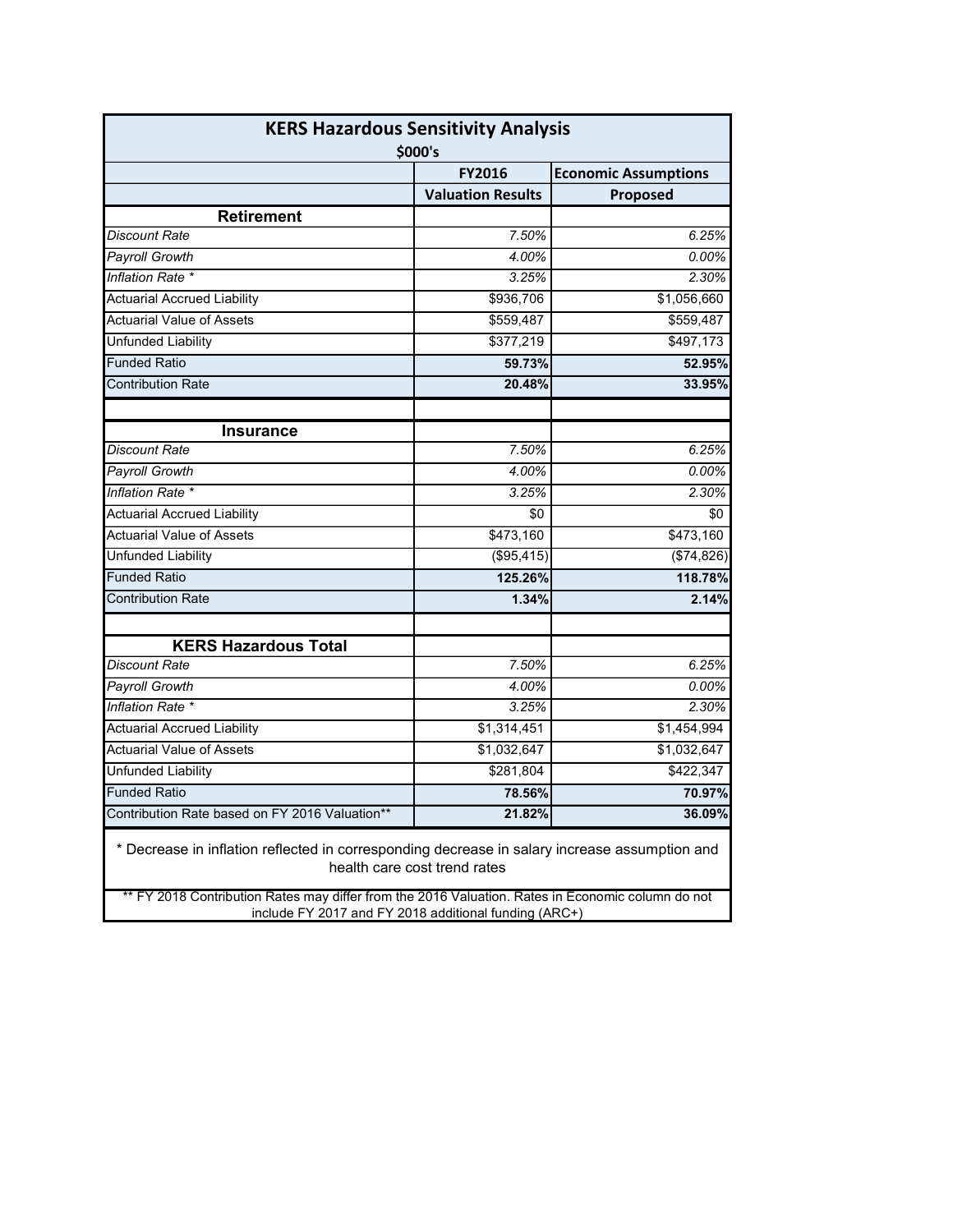| <b>CERS Non-Hazardous Sensitivity Analysis</b><br>\$000's                                     |                              |                             |  |
|-----------------------------------------------------------------------------------------------|------------------------------|-----------------------------|--|
|                                                                                               | <b>FY2016</b>                | <b>Economic Assumptions</b> |  |
|                                                                                               | <b>Valuation Results</b>     | Proposed                    |  |
| <b>Retirement</b>                                                                             |                              |                             |  |
| <b>Discount Rate</b>                                                                          | 7.50%                        | 6.25%                       |  |
| Payroll Growth                                                                                | 4.00%                        | $0.00\%$                    |  |
| Inflation Rate *                                                                              | 3.25%                        | 2.30%                       |  |
| <b>Actuarial Accrued Liability</b>                                                            | \$11,076,457                 | \$12,467,390                |  |
| <b>Actuarial Value of Assets</b>                                                              | \$6,535,372                  | \$6,535,372                 |  |
| <b>Unfunded Liability</b>                                                                     | \$4,541,084                  | \$5,932,017                 |  |
| <b>Funded Ratio</b>                                                                           | 59.00%                       | 52.42%                      |  |
| <b>Contribution Rate</b>                                                                      | 14.48%                       | 24.41%                      |  |
| <b>Insurance</b>                                                                              |                              |                             |  |
| Discount Rate                                                                                 | 7.50%                        | 6.25%                       |  |
| <b>Payroll Growth</b>                                                                         | 4.00%                        | $0.00\%$                    |  |
| Inflation Rate *                                                                              | 3.25%                        | 2.30%                       |  |
| <b>Actuarial Accrued Liability</b>                                                            | \$2,988,121                  | \$3,159,763                 |  |
| <b>Actuarial Value of Assets</b>                                                              | \$2,079,811                  | \$2,079,811                 |  |
| <b>Unfunded Liability</b>                                                                     | \$908,310                    | \$1,079,952                 |  |
| <b>Funded Ratio</b>                                                                           | 69.60%                       | 65.82%                      |  |
| <b>Contribution Rate</b>                                                                      | 4.70%                        | 6.40%                       |  |
| <b>CERS Non-Hazardous Total</b>                                                               |                              |                             |  |
| Discount Rate                                                                                 | 7.50%                        | 6.25%                       |  |
| <b>Payroll Growth</b>                                                                         | 4.00%                        | 0.00%                       |  |
| Inflation Rate *                                                                              | 3.25%                        | 2.30%                       |  |
| <b>Actuarial Accrued Liability</b>                                                            | \$14,064,578                 | \$15,627,153                |  |
| <b>Actuarial Value of Assets</b>                                                              | \$8,615,183                  | \$8,615,183                 |  |
| <b>Unfunded Liability</b>                                                                     | \$5,449,395                  | \$7,011,969                 |  |
| <b>Funded Ratio</b>                                                                           | 61.25%                       | 55.13%                      |  |
| Contribution Rate based on FY 2016 Valuation**                                                | 19.18%                       | 30.81%                      |  |
| * Decrease in inflation reflected in corresponding decrease in salary increase assumption and | health care cost trend rates |                             |  |

\*\* FY 2018 Contribution Rates may differ from the 2016 Valuation.

I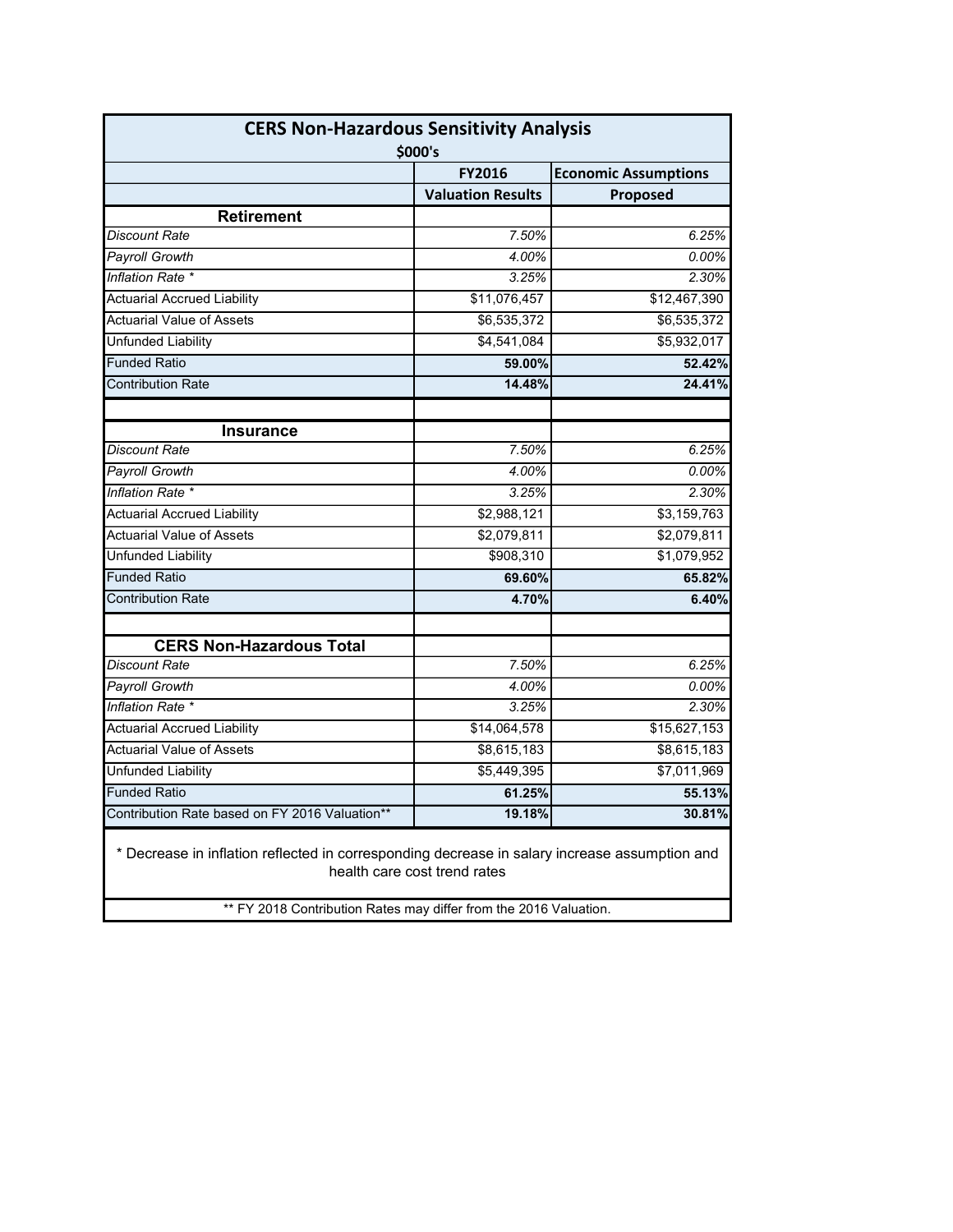| <b>CERS Hazardous Sensitivity Analysis</b>                                                                                                                                                         |                            |                                        |  |  |
|----------------------------------------------------------------------------------------------------------------------------------------------------------------------------------------------------|----------------------------|----------------------------------------|--|--|
| \$000's                                                                                                                                                                                            |                            |                                        |  |  |
|                                                                                                                                                                                                    | <b>FY2016</b>              | <b>Economic Assumptions</b>            |  |  |
|                                                                                                                                                                                                    | <b>Valuation Results</b>   | Proposed                               |  |  |
| <b>Retirement</b>                                                                                                                                                                                  |                            |                                        |  |  |
| <b>Discount Rate</b>                                                                                                                                                                               | 7.50%                      | 6.25%                                  |  |  |
| <b>Payroll Growth</b>                                                                                                                                                                              | 4.00%                      | $0.00\%$                               |  |  |
| Inflation Rate *                                                                                                                                                                                   | 3.25%                      | 2.30%                                  |  |  |
| <b>Actuarial Accrued Liability</b>                                                                                                                                                                 | \$3,704,456                | \$4,212,372                            |  |  |
| <b>Actuarial Value of Assets</b>                                                                                                                                                                   | \$2,139,119                | \$2,139,119                            |  |  |
| <b>Unfunded Liability</b>                                                                                                                                                                          | \$1,565,337                | \$2,073,253                            |  |  |
| <b>Funded Ratio</b>                                                                                                                                                                                | 57.74%                     | 50.78%                                 |  |  |
| <b>Contribution Rate</b>                                                                                                                                                                           | 22.20%                     | 39.11%                                 |  |  |
|                                                                                                                                                                                                    |                            |                                        |  |  |
| <b>Insurance</b><br>Discount Rate                                                                                                                                                                  | 7.50%                      | 6.25%                                  |  |  |
| <b>Payroll Growth</b>                                                                                                                                                                              | $\frac{4.00\%}{ }$         | $0.00\%$                               |  |  |
| Inflation Rate *                                                                                                                                                                                   | 3.25%                      | 2.30%                                  |  |  |
| <b>Actuarial Accrued Liability</b>                                                                                                                                                                 | \$1,558,818                | \$1,636,881                            |  |  |
| <b>Actuarial Value of Assets</b>                                                                                                                                                                   | \$1,135,784                | \$1,135,784                            |  |  |
| <b>Unfunded Liability</b>                                                                                                                                                                          | \$423,034                  | \$501,096                              |  |  |
| <b>Funded Ratio</b>                                                                                                                                                                                | 72.86%                     | 69.39%                                 |  |  |
| <b>Contribution Rate</b>                                                                                                                                                                           | 9.35%                      | 12.72%                                 |  |  |
|                                                                                                                                                                                                    |                            |                                        |  |  |
| <b>CERS Hazardous Total</b><br>Discount Rate                                                                                                                                                       |                            |                                        |  |  |
| <b>Payroll Growth</b>                                                                                                                                                                              | 7.50%<br>4.00%             | 6.25%<br>$0.00\%$                      |  |  |
| Inflation Rate *                                                                                                                                                                                   |                            |                                        |  |  |
| <b>Actuarial Accrued Liability</b>                                                                                                                                                                 | 3.25%                      | 2.30%                                  |  |  |
| <b>Actuarial Value of Assets</b>                                                                                                                                                                   | \$5,263,274                | \$5,849,253                            |  |  |
| <b>Unfunded Liability</b>                                                                                                                                                                          | \$3,274,903<br>\$1,988,371 | \$3,274,904<br>$\overline{$2,574,349}$ |  |  |
| <b>Funded Ratio</b>                                                                                                                                                                                | 62.22%                     | 55.99%                                 |  |  |
| Contribution Rate based on FY 2016 Valuation**                                                                                                                                                     | 31.55%                     | 51.83%                                 |  |  |
|                                                                                                                                                                                                    |                            |                                        |  |  |
| * Decrease in inflation reflected in corresponding decrease in salary increase assumption and<br>health care cost trend rates<br>** FY 2018 Contribution Rates may differ from the 2016 Valuation. |                            |                                        |  |  |